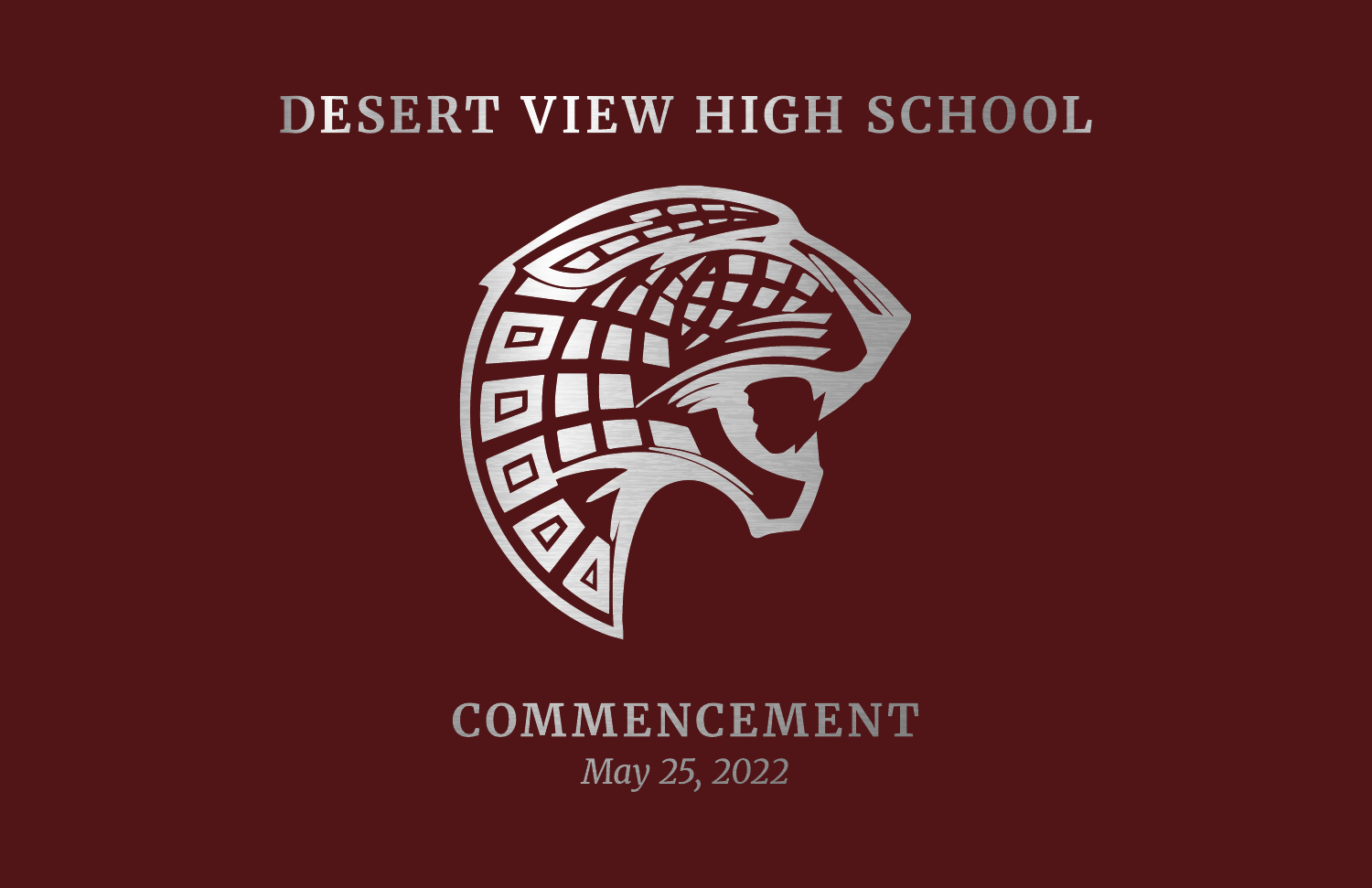# **Class of 2022**

#### **Song**

**-** "*Feel This Moment"*  by Pittbull featuring Christina Aguilera

#### **Colors**

**-** Maroon and Silver **-**

#### **Class Color**

**-** Black **-**

#### **Mascot**

**-** Jaguar **-**

#### **Desert View High School's THIRTY-sixth Graduating Class**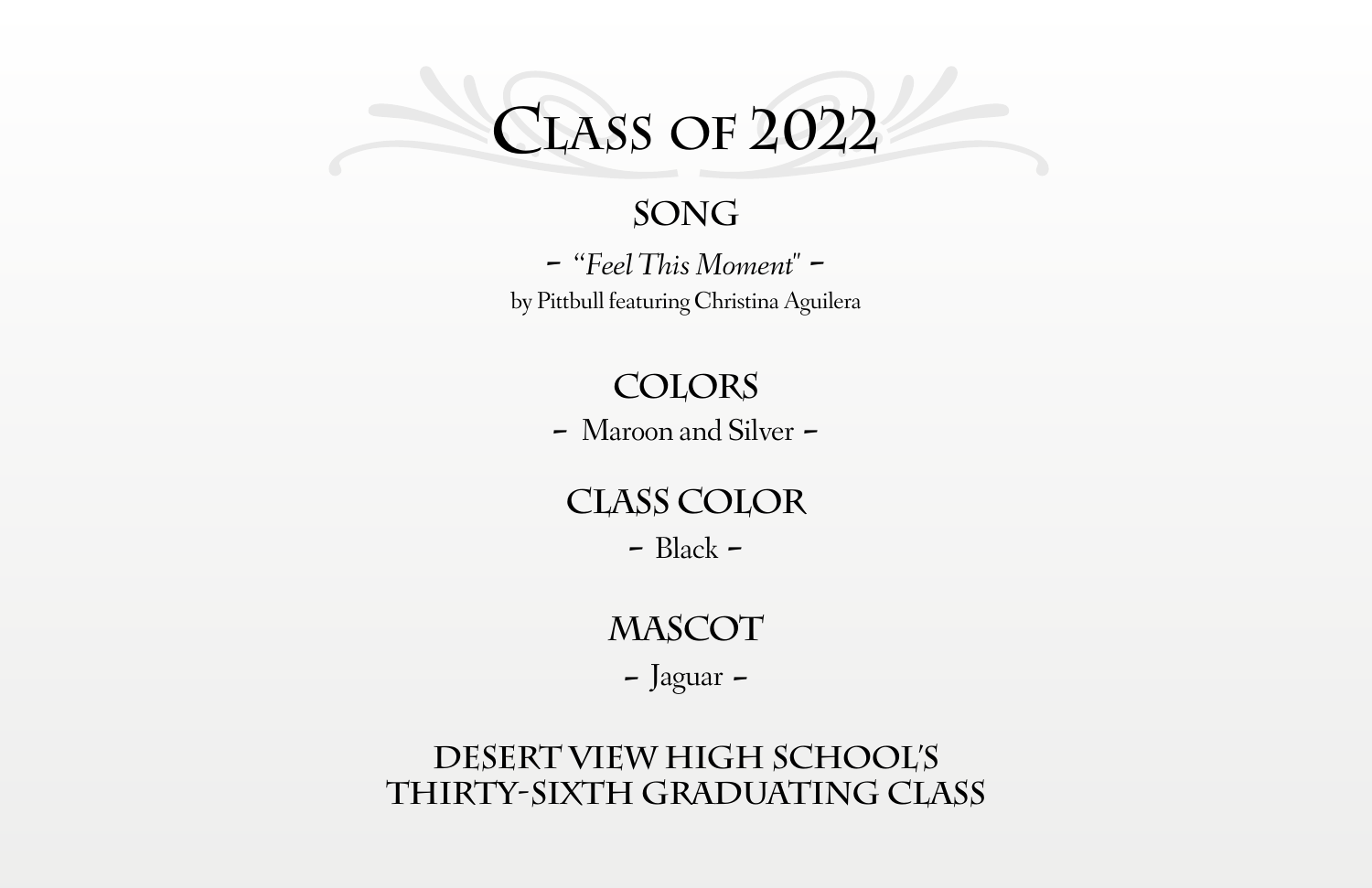# **Desert View High School Commencement May 25, 2022**

| Processional "Pomp and Circumstance"                                               |                        |
|------------------------------------------------------------------------------------|------------------------|
| Presentation of Colors --------------------------------Desert View Air Force JROTC |                        |
|                                                                                    | Chief Steven Frederick |
|                                                                                    |                        |
|                                                                                    |                        |
|                                                                                    |                        |
|                                                                                    | Principal              |
|                                                                                    |                        |
| Superintendent's Address                                                           | <b>Steve Holmes</b>    |
|                                                                                    | Superintendent         |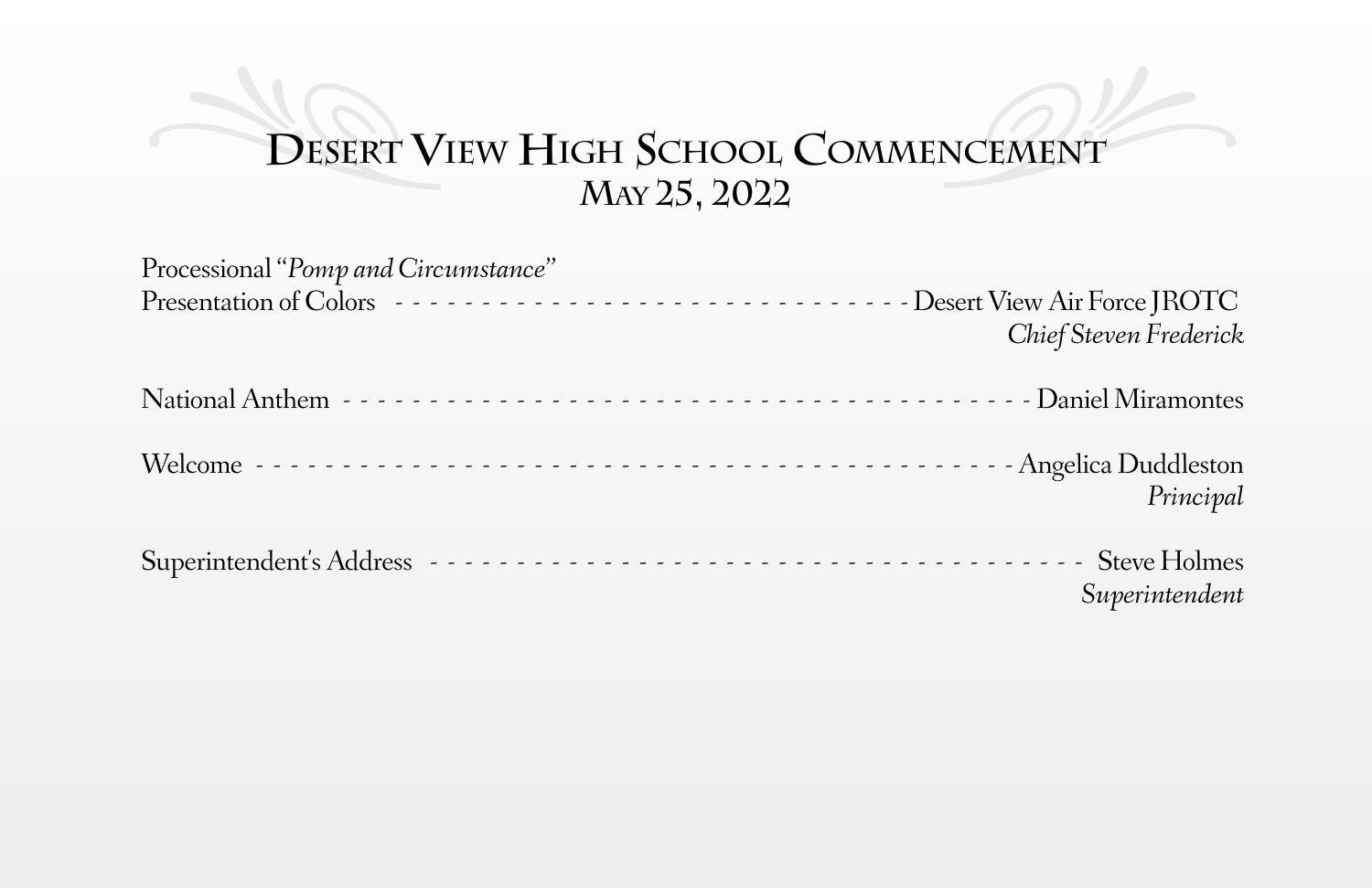Valedictorian and Salutatorian Honors Albert 2014 (2015) 2014 - Angelica Duddleston, *Principal* Angelica Encinas, *Assistant Principal* Valedictorians Atziri Enriques Medina, Christopher Flores & Alyssia Maria Salas Salutatorian Alberta Alberta Alberta Alberta Alberta Alberta Alberta Alberta Alberta Alberta Alberta Alberta A Presentation of the Class of 2021 Steve Holmes *Superintendent* Awarding of Diplomas Members of the Governing Board Closing Remarks Elizabeth Arvizu *Senior Class President* Change of Tassels Elizabeth Arvizu *Senior Class President*

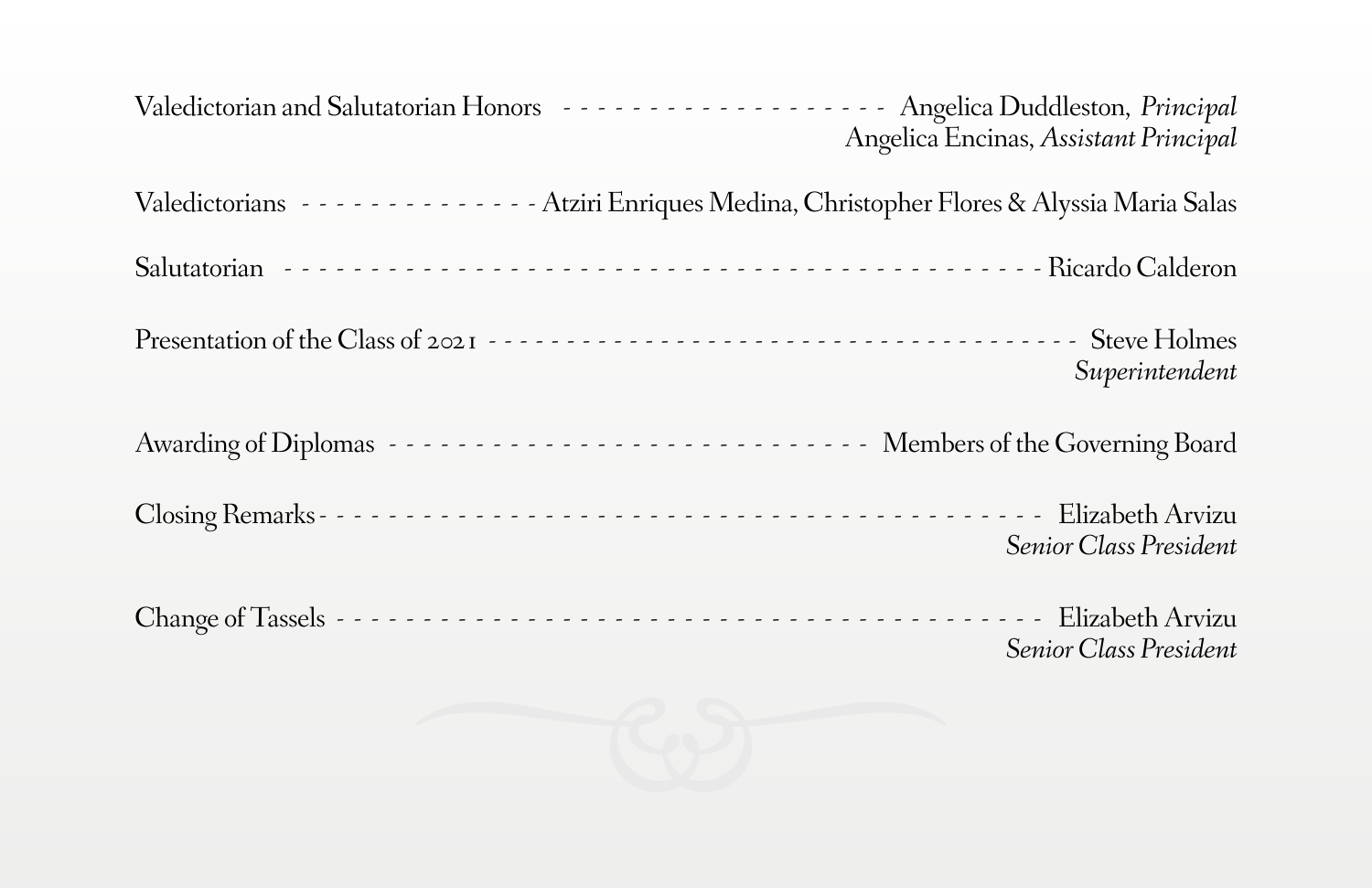#### **Senior Class Officers** Mrs. Judy Gonzalez, Senior Class Advisor

President - - - - - - - - - - - - - - - - - - - - - - - - - - - - - - - - - - - - - - - - - - - - - - Elizabeth Arvizu Vice President Marissa-Alejandra Hernandez-Martinez Secretary Victor Soto Hernandez Treasurer - - - - - - - - - - - - - - - - - - - - - - - - - - - - - - - - - - - - - - - - - - - - - - Giana Caballero

#### **Associated Student Body Officers** Mrs. Judy Gonzalez, Advisor

#### **Special Thanks To**

Graduation Committee, Administrative Team, Cathy Borquez, Chief Frederick, Major McOmber,<br>Heather McAuley, Stan Bennett, SUSD Grounds Crew, Kenan Hedstrom, Leonel Villalobos, Teresa Mortara,<br>David Hunter, Keilah De La Luz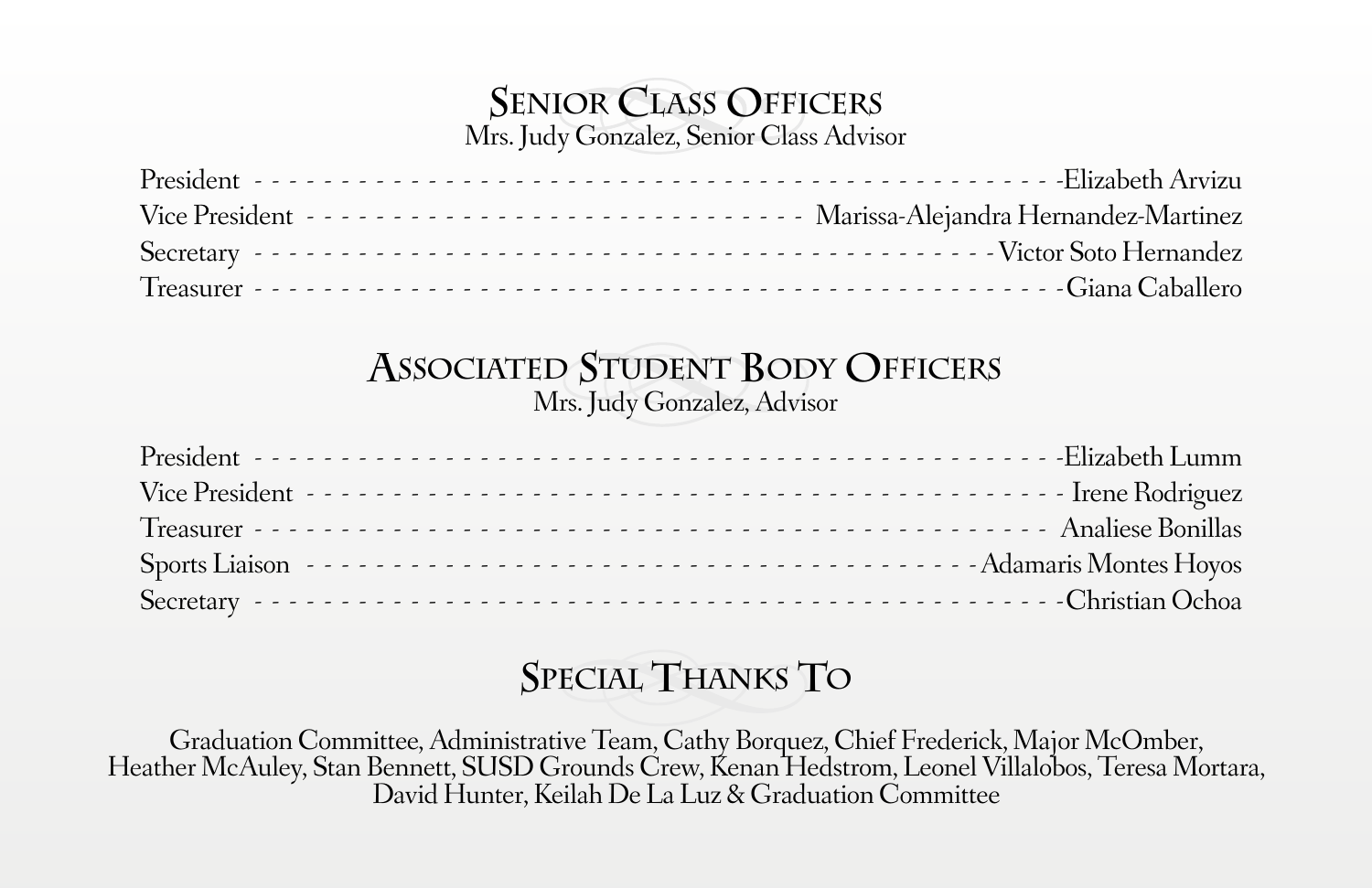# **Governing Board**

## **District Leadership Team**

| Debra Bergman, Ed.D.- - - - - - - - - - Chief Human Resources Organizational Development Officer |
|--------------------------------------------------------------------------------------------------|
|                                                                                                  |
|                                                                                                  |
|                                                                                                  |

#### **High School Administration**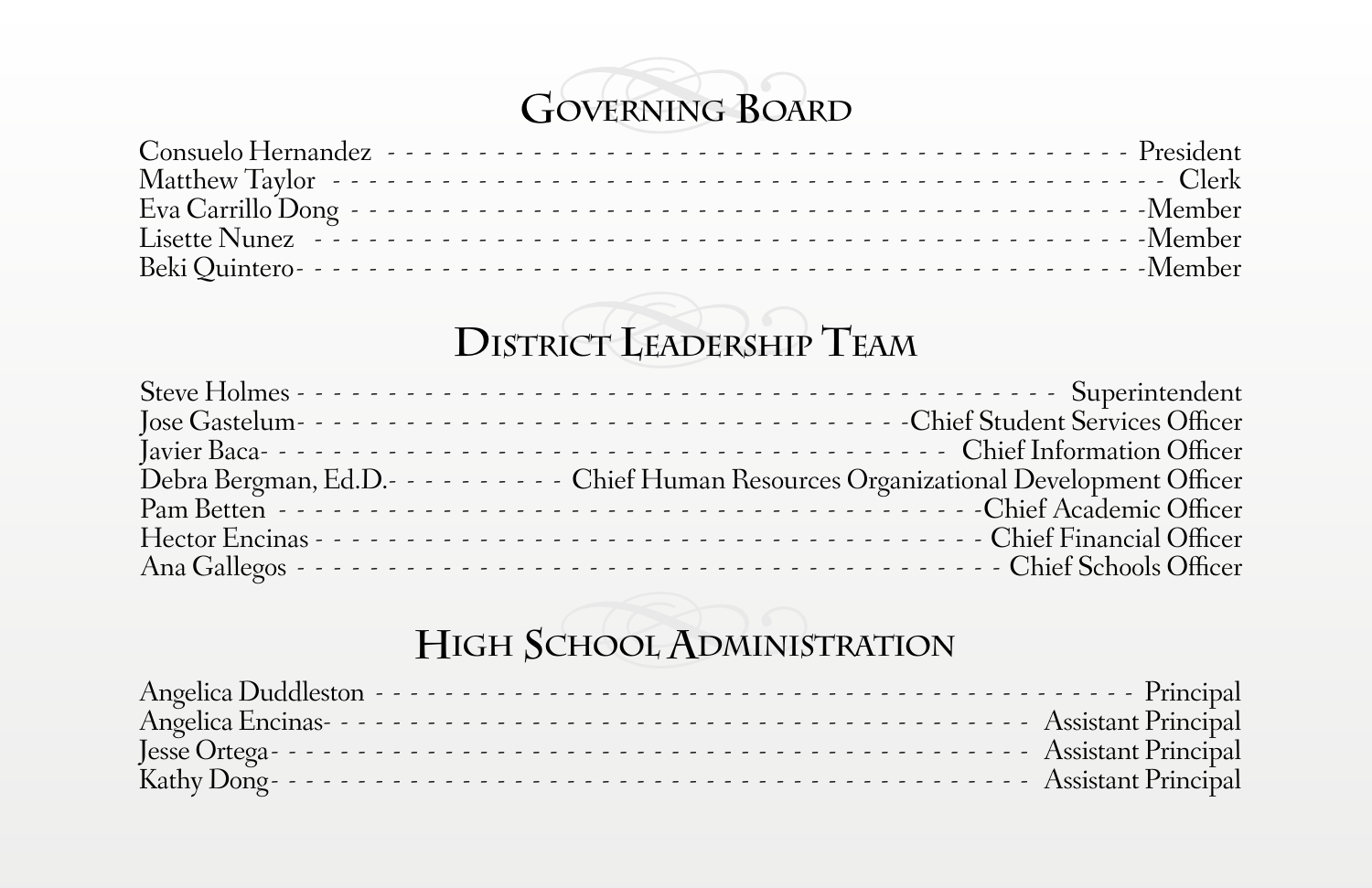

Kiana Nicole Abney \*\*\* Edgar Fabian Acuna \* Alejandro Daniel Aguilar Ruvalcaba Alfredo Aguilar Alexia Sophia Aguirre Paulina Aguirre \*\*\* Antonio Adan Aldaz Hyitham Adel Alghaithi Marwan Abdulkader Alghaithi Izabella Denise Alvarado Carlos Jesus V Carpinteiro Alvarez Jade Yaniz Alvarez Judith Ailene Alvarez Olivia Elise Andrus Alehxia Xitlaly Apodaca \*\*\* Emely Francisca Apodaca Sarah Michelle Aramburo Valdez \* Angel Ivan Arenas Gomez \* Alexis Aniza Aros Carlo Romeo Arvizu Elizabeth Briseyda Arvizu Clairice Madison Azar \*\* Aryam Fernanda Balvastro Felix \* Rowel Baltazar Bantugan \*\*\* Oscar Alfonso Barraza

Monique Alexandra Barrios Oswaldo Basaldua Basaldua Alexis Renee Beattie Albert Thomas Bedoya Carlos Ruben Bengel Bradie Edward Black Leobardo Porter Blanchet Angelica Lucinda Bojorquez Mark Anthony Borquez III Lucia Antonia Borquez Nicholas Edward Brito Peter Paul Burruel III Jose Antonio Bustamante Giana Monique Caballero Ricardo Calderon \*\*\* Jordan Anthony Campbell Michael Anthony Campos Melanie Denise Canez Samantha Caperon Vargas Andrea Adylene Caro Frausto Luciana Fernanda Carreon Araiza Viviana Rachel Martinez Carreon Miguel Angel Carrillo Ascencio Angel Jizelle Carrillo Jose Roberto Castellanos Montano

Luis Antonio Fuentes Causor Angel Rafael Celaya Anthony Ryan Celaya Giovanni Alec Cervantes Chavez Angel Gabriel Chacon Lorenzo \*\*\* Tomy Anay Chacon Fernando Alexis Chanez Mendoza Alvaro Chaparro Ian Ricardo Chavarria Lilianna Lizette Chavez Juan Mateo Chavira Angel Jesus Contreras Maria Del Carmen Coronado Romero Alyna Raquel Coronado Axel Eliseo Coronado Rosalie Breeze Coronado \*\* Angel Gabriel Cortez Rojo Isaac Cota Jr \*\* Damariz Itahi Cruz \*\*\* Jesse Apolo Cruz Yuriliana Cuellar \* Marisleysis Curiel Corella \*\*\* Clarisse Custodia Dharlyn Jannah Versoza Dangalan Eric De la Luz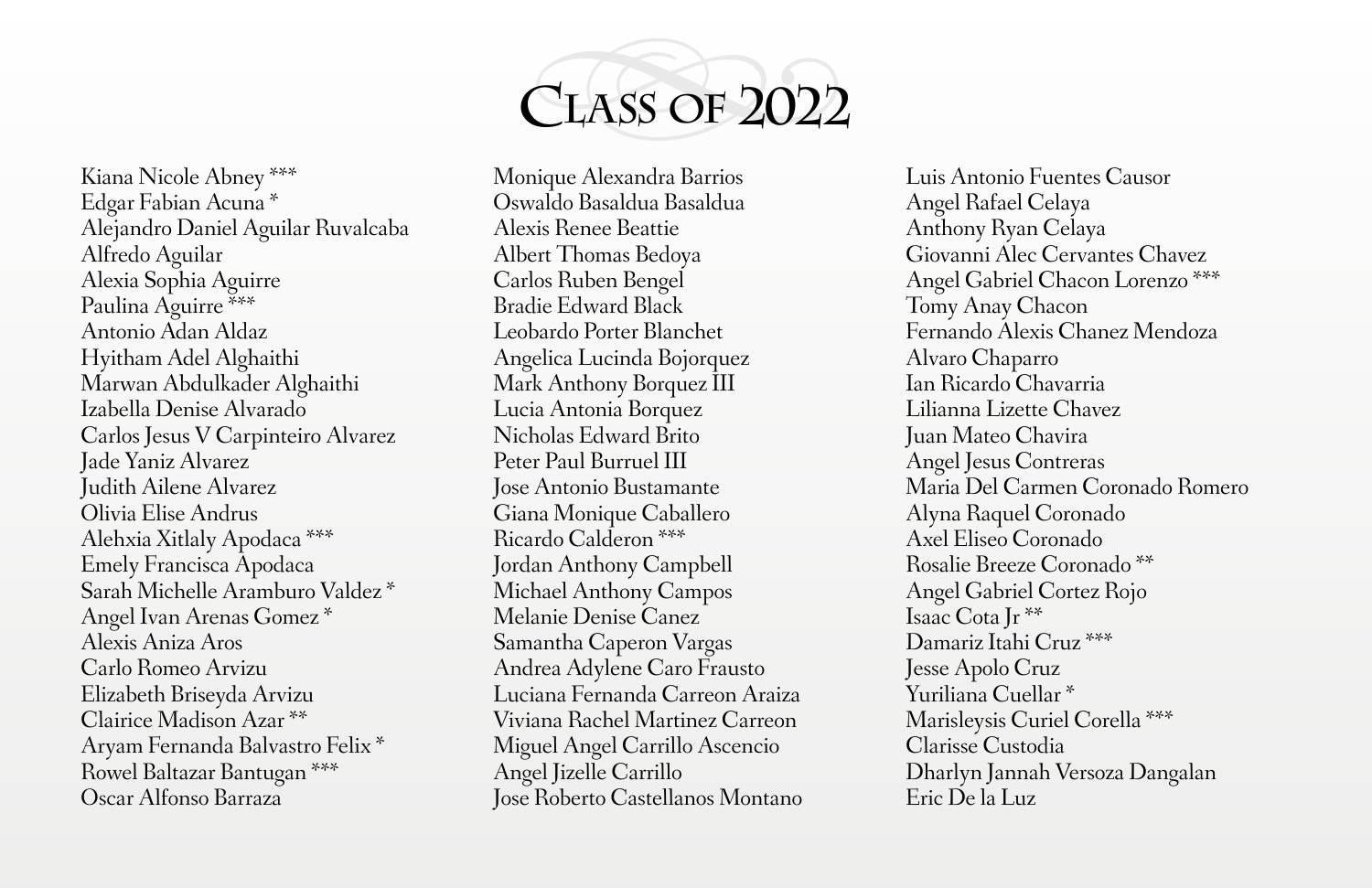Jahaira Montserrat Delgado \* Juan Ramon Delgado Nicole Jomara Diaz Lopez Emily Elizabeth Diaz Laylani Mariah Diaz Moises Aaron Diaz Hunter Anthony Dorris Sebrana Dowayee Jaquelyn Anelyse Duarte \*\*\* Zena Jean Duyck \*\* Bernardo Enriquez Arevalo Atziri Enriquez Medina \*\*\* Elston Curtis Escalante Jr Dominick Omar Espinoza Omar Estrella Jr Patrick Estrella Anahi P Felix \*\*\* Jessica Dariane Figueroa Aguilar Elyssa Garcia Figueroa \* Martin Antonio Flores Tapia Mallerly Tamar Flores Zepeda \* Christopher Flores \*\*\* Julissa Lee Flores Justin Israel Flores Jalen Willis France Sagan Rose Friskey

Mackenzie Larue Fulton Destiny Marie Gallego Angel Gamboa Karen Soledad Gamez Armenta Chelsea Alejandra Garcia Orozco \*\* Luis Enrique Garcia Valencia Iliana Danielle Garcia Izabelle Precious Garcia Marianna Leilani Garcia Matthew Jovani Garcia Serge Gboweiah Taijh Eugene Gilbreath Tyrell Carter Gilbreath Sebastian Gonzalez Corrales Jose Luis Gonzalez Flores Nataly Gonzalez Medina Nelson Gonzalez Noriega Alison Renee Gonzalez Peralta Chanel Xylia Gonzalez Genesis Mia Gonzalez \*\* Jose Antonio Griego Hernandez Zalah Marie Aliana Griffin Enrique Dario Grijalva Cervantes Alejandra Juanita Grijalva Francisco Susano Grijalva Leilany Isabella Grijalva \*

D'Angelo Arnold Guerra Adan Esai Gutierrez \*\*\* Yersemi Mayralee Gutierrez \*\*\* David Guzman Jr Amaya Jadalee Harris Alexia Rebecca Hernandez Amalia Juvera Hernandez Andres Ramon Hernandez Eliza Roxanne Hernandez \* Jeremy Armando Hernandez Luis Alejandro Macias Hernandez Savannah Yazmin Hernandez Marisa-Alejandra Hernandez-Martinez \*\* Alexis Jo Holderread \*\* Luis Alberto Hoyos Noriega Melody Marie Ibarra Treyvon Lamont Jackson Alikaf Abdullahi Jama Alondra Jimenez \*\*\* Samanda Jimenez-Pacheco Nathan Cleophos Terrell Jones Aidan Ikaikakukane Kana'e A'Dream Marie Lake Noel Marie Lane Luis Manuel Leon Montijo Arianna Marie Leon

\*Cum Laude "With Distinction" 3.0/3.49 GPA \*\*Magna Cum Laude "With Great Distinction" 3.5/3.7 GPA \*\*\*Summa Cum Laude "With Highest Distinction" 3.71/4.0 GPA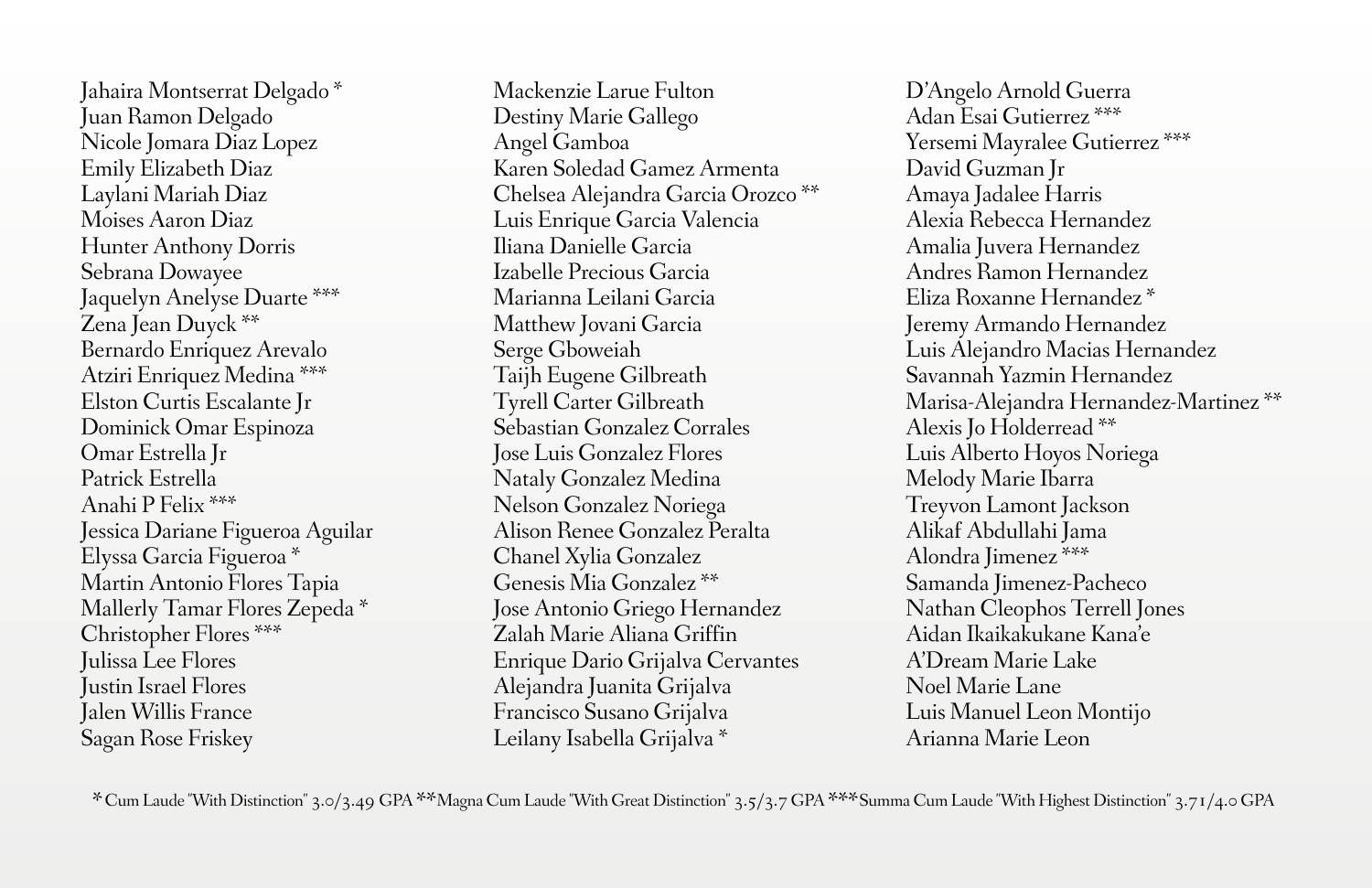Rodrick James Leon Amaya Zamire Lester Abril Fernanda Leyva Lira \* Anaitza Nizbeth Loera Dayanara Esperanza Lopez Acevedo Jhoanna Maria Lopez Alonzo \*\*\* Andres Jaime Lopez Ayon Abagail Nicole Lopez Anthony Ordaz Lopez Damien Alex Lopez Edgar Jassiel Lopez \* Ismael Ricardo Lopez \* Jose Eduardo Lopez Rafael Lopez Lopez Miguel Alonso Loya Thomas Isreal Loya Ashley Marih Lugo Huerta \*\*\* Ashlyne Lugo Lopez Aylene Lugo Lopez Arely Lugo Alehida Marian Luna Caraveo Mariana Ivonette Machiche-Ray Melanye Nicole Macias \* German Miguel Mada Annalycia Nicole Madrid Luis Octavio Maldonado Arreola Lorena Beatrice Maldonado \*\*

Donaven Michealee Mamake Frank Andrew Marquez Alicia Carolina Martinez Nallely Martinez Tatianna Solei Mata Mageney Hassan Maye Alexander Riley McLaws Serenity Ann McPherson Hiram Eduardo Medrano Jr Genieve Mejia Vanessa Danielle Mejia Gabriel Alexus Mena Homar Elias Mendoza Meza Heriberto Dario Mendoza Olga Paola Meraz Leon Daniel Miramontes Kevin Miramontes Yareldy Monica Miranda Cardenas Yuzvin Mabel Miranda Robles Daniel Miranda Soto Mariela Miranda Vazquez \* Myranda Guadalupe Miranda Jose Montano Gamboa Joeysmar Ailyn Montano Moreno Brianna Monique Montano Don Efrain Montano \*\* Nallely Brigid Montano

Adamaris Montes Hoyos Lia Yoselin Montiel Vazquez Karla Gabriela Montijo Koby Christoper Moore Vallejo Kadence Abigail Moore \*\*\* Kimberly Mora Saldivar Lorena Yvett Morales Galaz Ana Karen Moreno Gallegos \*\* Felipe Jr Moreno Mariana Jasmin Moreno Nathaniel Ravel Moreno Elizeth Morfin Sandoval Tiffany Alyssa Munoz Merci Mvuyekure Christian Galaviz Navarrette Luis Omar Nevarez Herrera Paloma Isabel Nevarez Herrera Shara Duong Nguyen \*\* Lyzandra Nieblas Lucas Arturo Noriega \*\*\* Diana Kassandra Nunez \* Nathaly Juliet Nunez Nicholas Drake Obolla Jr Alex Daniel Orantes Juan Carlos Orozco Angelica Ortiz Gamboa Alejandro Ortiz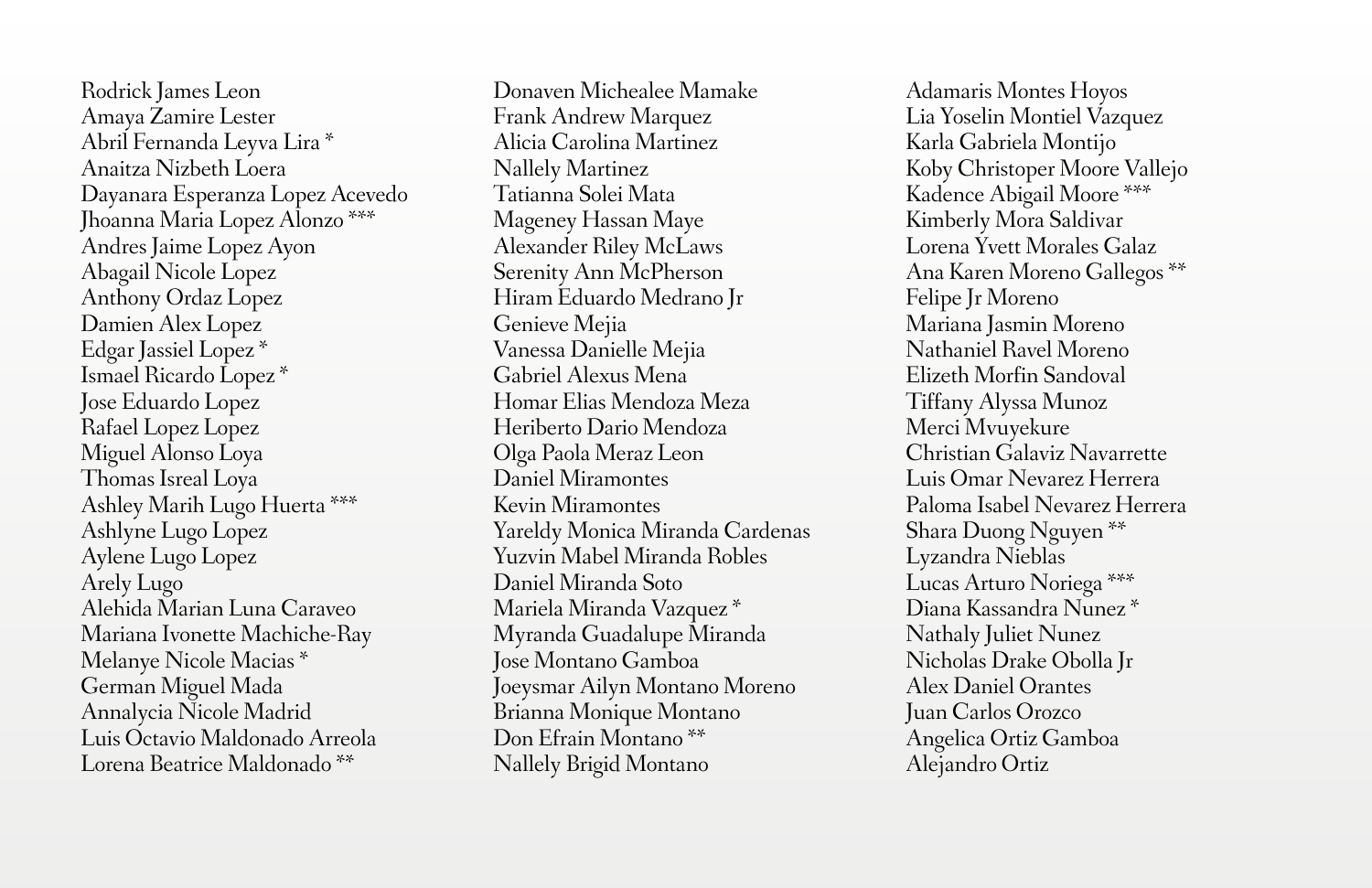Anthony Taylor Ortiz Elisandro Ortiz Sherrie Lee Osmundson \* Maria Rosario Osorio Christian Pacheco Jimenez Andy Pacheco Moreno Arely Pacheco Salazar \*\*\* Andrea Pacheco Zavala \* Josue Ezekiel Pacheco Alexis Danielle Palacio Angelique Gabrielle Palacio Alan Paz Andrade Issabela Peralta Ceja \*\*\* Yahaira Pereyda Jessica Perez \* Leo Perez Michelle Giselle Perez Giovani Havok Picazo \* Noemi Elizabeth Pineda \* Jose Miguel Portillo Paredes \*\*\* Carlos Rene Quijada Montijo \*\*\* Yanneli Quintana Luis Felipe Quintanar-Bojorquez Carlos Roberto Quintero Alex Quiroga Adriana Esperanza Ramirez

Evan Elias Ramirez Sebastian Coronado Ramirez Diego Alejandro Ramos Gabriel Jose Ramos Claudia Cristina Ratcliffe DeVante Montel Redmond Ernesto Reyes Jr Paola Marie Reyes Preciado Briseyda Joseline Rios Rios Ryan Leniel Rivera Rodriguez \* Danixa Rivera Sebastian Rivera-Cruz Alondra Rodriguez Lozoya \*\*\* Mildred Paulete Rodriguez Ramirez Aaliyah Vasquez Rodriguez Alex Michael Rodriguez Anthony Jesus Rodriguez Janeth Alejandra Rodriguez Joaquin Rodriguez Xzaeel Javier Rodriguez Eyzhel Guadalupe Rojas Encinas Ricardo Andres Rojas Jose A Roman Eric Romero Guerrero \*\*\* Julio Cesar Romero Ibarra Jasmin Marissela Romero Navarro

Shantal Denisse Romero Navarro Yoselin Romero Pena Albert Romero Jr. Abel Jacob Romero Samantha Clarissa Romero \* Steven Romero \* Kevin Ignacio Roque Cusivichan \* Yvonne Carmen Rosales \*\* Carolina Rosas \* Gadiel Moises Rosas Abril Guadalupe Ruiz Barraza David Eliezer Ruiz Cerecer Daniel Ali Ruiz Dae'drian Saenz-De La Cruz Julyssa Michelle Saiz-Ramirez \* Alyssia Maria Salas \*\*\* Manasota Madey Salat Alan Salazar Montoya Emanuel Alberto Samaniego Yannetzy Sanchez Duarte Cesar Ivan Sanchez Jr Roberto Gabriel Sanchez Andres Eduardo Sandoval Caezar Manuel Sandoval Jesus Alberto Santamaria Palomares Karyme Santiago

\*Cum Laude "With Distinction" 3.0/3.49 GPA \*\*Magna Cum Laude "With Great Distinction" 3.5/3.7 GPA \*\*\*Summa Cum Laude "With Highest Distinction" 3.71/4.0 GPA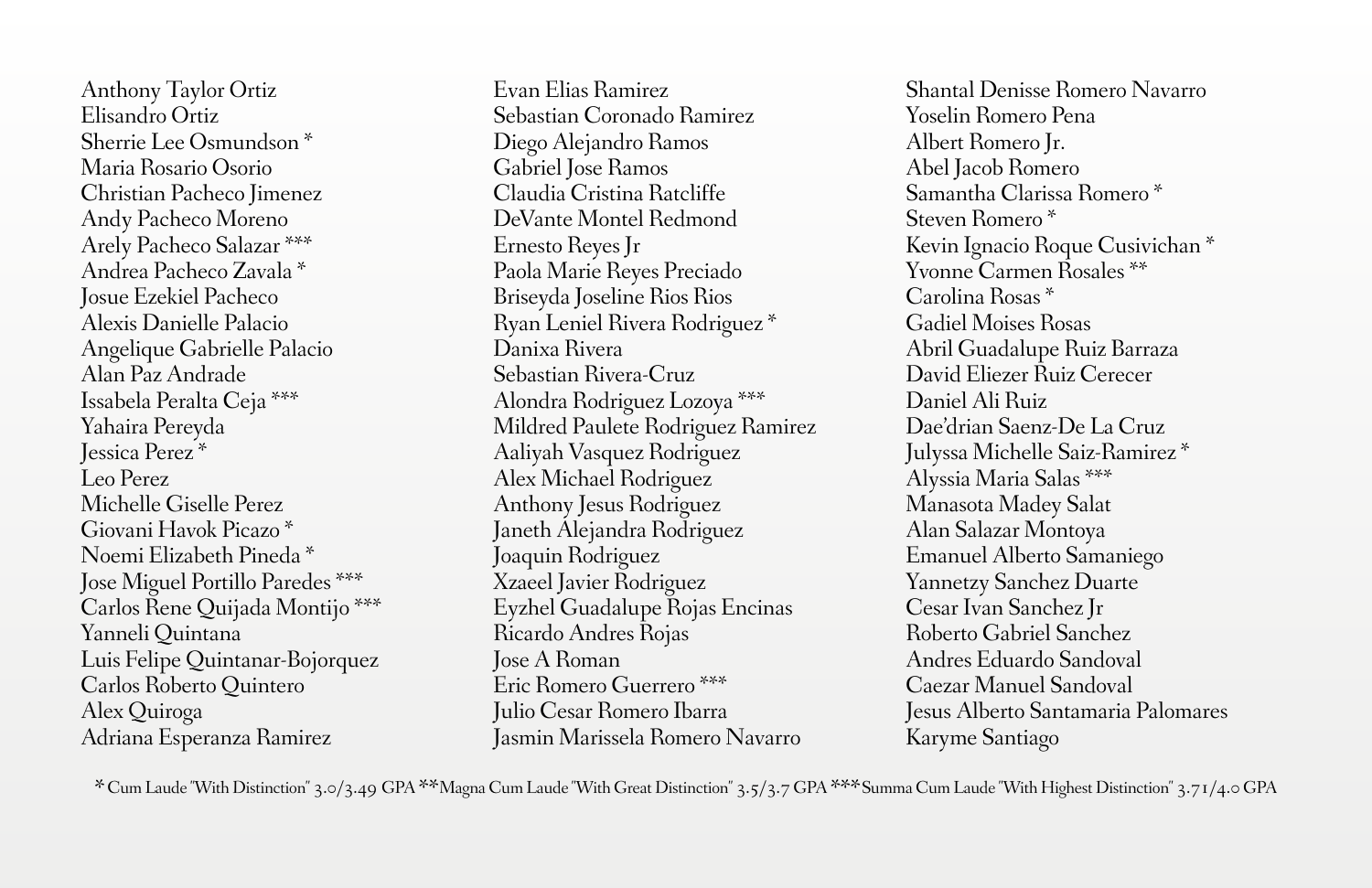Richard Martin Santiago Maria Lizbeth Saucedo Perez \* Alexander Ryan Schultz Gabriel Michael Silvain Angel Alfonso Silvas Alexa Silveira Rios Esperanza Angel Simental Dominick Aaron Smith \*\*\* Jacqueline Adilani Solano-Rodriguez Karina Francisca Solis \* Sayla Michele Soriano Victor Gabriel Soto Hernandez Aubrianna Makayla Soto Carlos Federico Stahlkopff Gabriela Amerisa Faith Stone \*\* A'dia Kali Auriella Stubbs Sherlyn Suarez Amador \* Xander Dathan Swanson Arianna Yasmin Tabanico \* Mishael Tagle-Auz Miriam Adjeh Tangap \* Alejandro Antonio Tapia Iliana Cristal Tapia Tasir Abdirahman Tasir \*\* Yaritza Zujey Tejeda

Valeria Irais Tolano Hisamar Torres Miranda Eduardo David Torres Solano Jr Marlene Torres Valenzuela Jisayanah Myli Torres Joselyn Monik Torres Juan Carlos Torres Kate Paola Tovar Andres Guillermo Trujillo Elianna Trujillo Anthony G Urbano Ramirez Itzel Valdez Mendoza Luisangel Valdez \* Oscar Gabriel Valdivia Hector Edoardo Valencia Pulido Mildred Valencia \* Missael Adrian Valenzuela Gamez Cristobal Antonio Valenzuela Jesus Adrian Valenzuela Luis Alfredo Valenzuela Hunter Elliott Vallas \* Fernando Vanegas Carlos Varela Carrizoza Alexis Vasquez Maya Karina Vazquez

Brian Omar Vega \* Gabriel Jesus Vega Kassandra Jocelyn Velarde Cruz \*\*\* Cheyanne Ariel Velarde Immanuelle Victoria Cesar Osvaldo Vidal Acsel Diane Villa \* Seth Benjamin Villa Virginia Yoselin Villalobos Laborin Marcelino Villegas Jr Katrina Renee Villegas Scarlett Jocelyne Vingochea Hatangimana Vivianne Ren Gary Watkins Abigail Rose Wickberg \*\* Kurtis Alonzo Wicker-Ramirez Kaylin Marie Wiedle Nicole Lynn Wilson Riley James Wingert Ashley Guadalupe Yescas \* Abdulahi Muqtar Yusuf Marcelo Zambrano-Otero \*

\*Cum Laude "With Distinction" 3.0/3.49 GPA \*\*Magna Cum Laude "With Great Distinction" 3.5/3.7 GPA \*\*\*Summa Cum Laude "With Highest Distinction" 3.71/4.0 GPA

There may be students listed in this program who will not be graduating with their class due to final grades not available at the time of this publication. Please check with the school for the final list.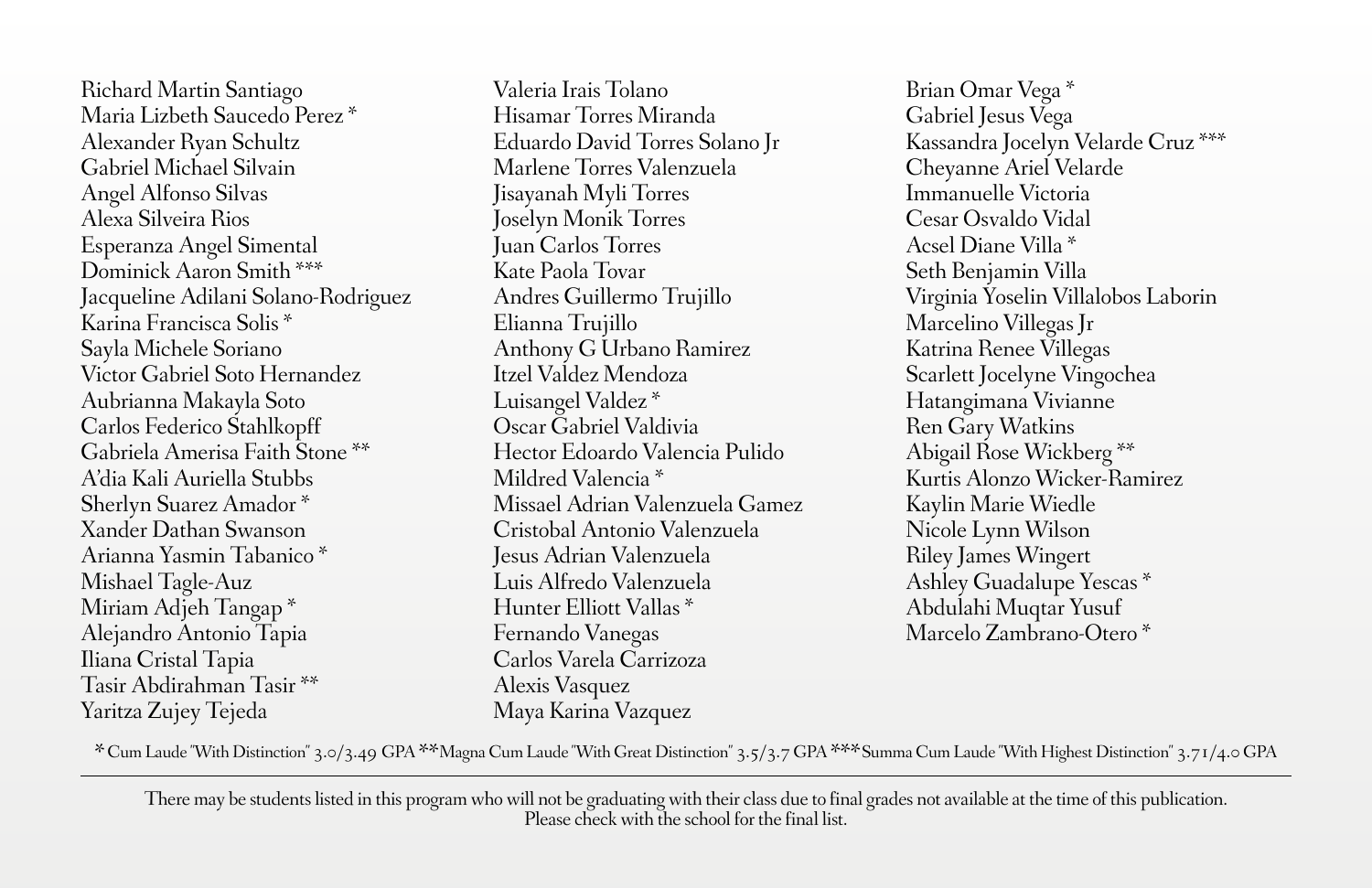**Scholarships and Awards**

#### Kianna Abney

•NAU - Presidents Scholarship

### Edgar Acuna

- •ASU University Scholarship
- •Dollars for Scholars Robert Lee Bostic Memorial Scholarship
- •Wildcat Recognition

# Paulina Aguirre

- •NMSU Hadley Honors Out of state scholarship
- •NAU Presidents Scholarship
- •U of A Wildcat Excellence

# Alfredo Aguilar

•U of A Wildcat Recognition

Hyitham Alghaithi

•U of A Wildcat Recognition

#### Izabella Alvarado

- •ASU Deans Scholarship
- •U of A Wildcat Recognition

## Carlos Alvarez

•U of A Wildcat Recognition

# Alehxia Apodaca

- •NMSU Hadley Honors Out of state scholarship
- •NAU Lumberjack Scholars
- •Dorrance Scholarship
- •U of A Wildcat Excellence

# Angel Arenas Gomez

- •ASU Provost Scholarship
- •U of A Wildcat Recognition

#### Carlo Arvizu

•Pierson College - Los Angeles California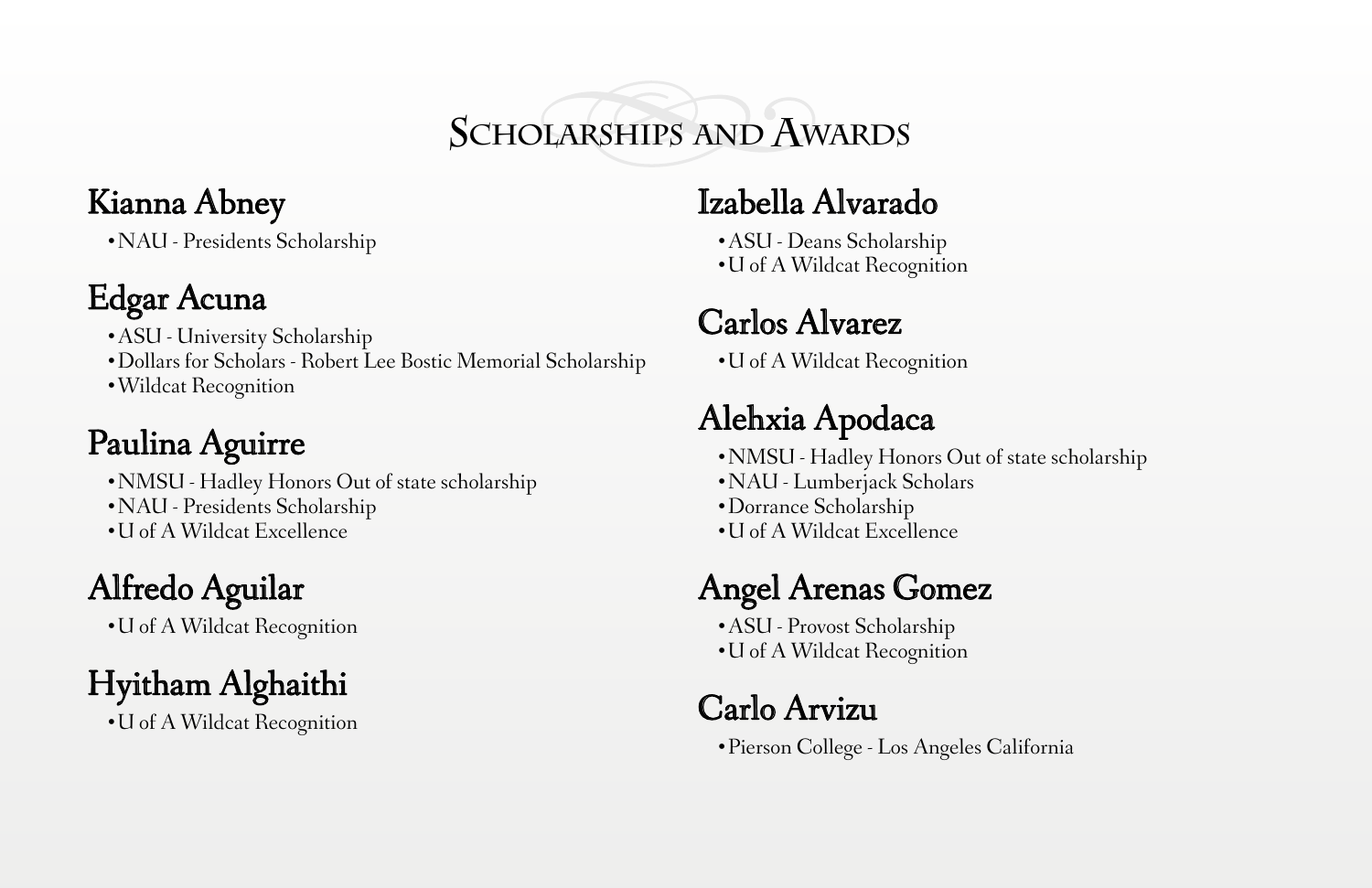#### Elizabeth B. Arvizu

•U of A Wildcat Recognition

#### Clarice Azar

•NAU - Presidents Scholarship

•ASU - Deans Scholarship

•NMSU - Hadley Honors Out of state scholarship

#### Aryam Balvastro Felix

•NAU - Deans Distinction

•U of A Wildcat Recognition

# Rowel Bantugan

•NAU - Presidents Scholarship

•ASU - Provost Scholarship

•U of A Wildcat Distinction

## Oscar Barraza

•Presentation College - Aberdeen South Dakota

## Bradie Black

•Dickinson State University - North Dakota

Angelica Bojorquez •U of A Wildcat Recognition

# Nicholas Brito

•U of A Wildcat Recognition

### Jose Antonio Bustamante

•U of A Wildcat Recognition

## Giana Caballero

•NAU - Deans Sholarship •U of A Wildcat Recognition

## Ricardo Calderon

•U of A Wildcat Distinction

#### Luis Antonio Causor Fuentes

•U of A Wildcat Recognition

## Giovanni Cervantes

•U of A Wildcat Recognition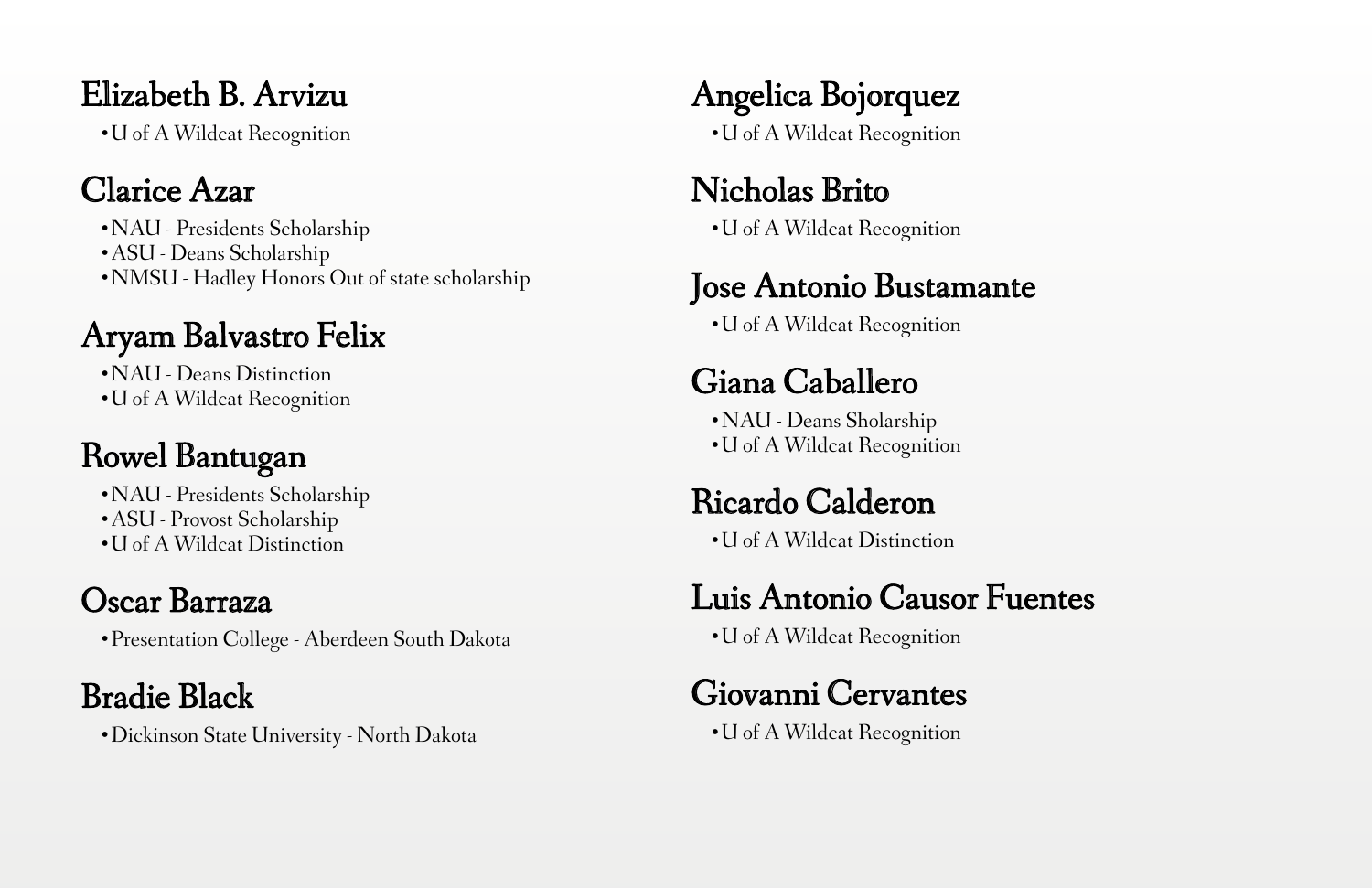Angel G. Chacon •U of A Wildcat Excellence

#### Liliana L. Chavez

•U of A Wildcat Recognition

#### Juan Mateo Chavira

•U of A Wildcat Recognition

# Alyna Coronado

•U of A Wildcat Recognition

### Rosalie Coronado

•NAU - Deans Distinction •U of A Wildcat Recognition

## Angel G. Cortez Rojo

•U of A Wildcat Recognition

#### Issac Cota

•U of A Wildcat Recognition

#### Yuriliana Cullar

•U of A Arizona Recognition

### Marisleysis Curiel Corella

•NAU - Presidents Scholarship •U of A Wildcat Excellence

## Juan Ramon Delgado

•U of A Wildcat Recognition

## Emily Diaz

•NAU - Deans Sholarship •U of A Wildcat Recognition

#### Moises Aaron Diaz

•U of A Wildcat Recognition

# Jaquelyn Duarte

•NAU - Presidents Scholarship •ASU - Provost Scholarship •U of A Wildcat Excellence •U of A Wildcat Hispanic Alumni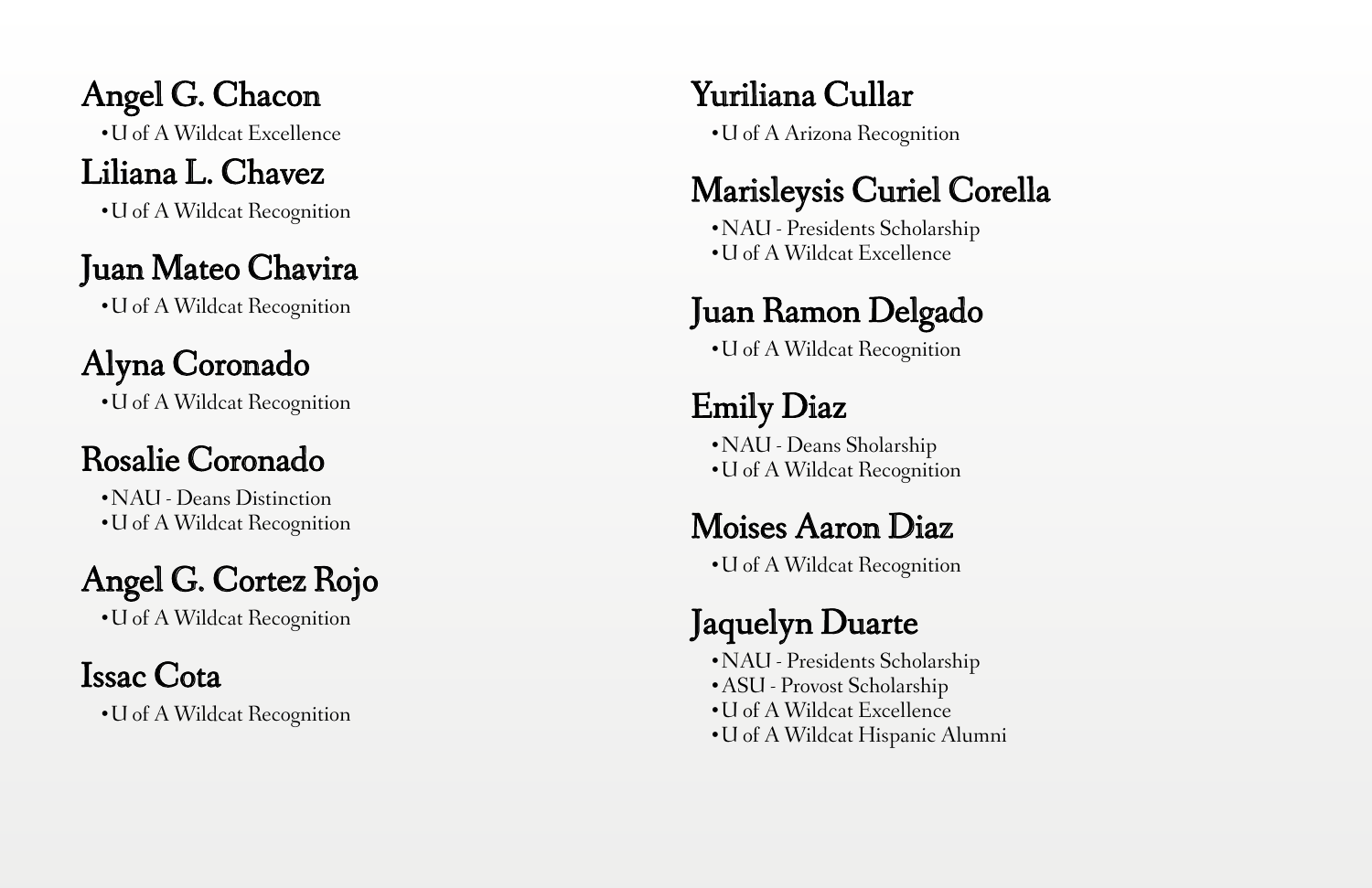#### Zena Duyck

•NAU - Deans Distinction

### Atziri Enriquez

•AZALAS Scholarship

•Dollars for Scholars - Alfred L. Martinez Memorial Scholarship

•U of A Wildcat Distinction

## Anahi Felix

•NAU - Lumberjack Scholars

•U of A Wildcat Excellence

# Elyssa Figueroa

•NAU - Deans Sholarship •U of A Wildcat Recognition

## Christopher Flores

•Gates Scholarship

- •Williams College
- •Dollars for Scholars Steve Holmes Scholarship
- •U of A National Hispanic Scholar

# Mallerly Flores

•U of A - Wildcat Recognition

#### Sagan Friskey •U of A - Wildcat Recognition

#### Mackenzie Fulton

•U of A - Wildcat Recognition

# Angel Gamboa

•U of A - Wildcat Recognition

### Chelsea Garcia

•Dollars for Scholars - Sunnyside Administrators Asssociation Scholarship

#### Matthew Garcia

•U of A - Wildcat Recognition

## Serge Gboweiah

•U of A - Wildcat Recognition

#### Alison Gonzalez

•U of A - Wildcat Recognition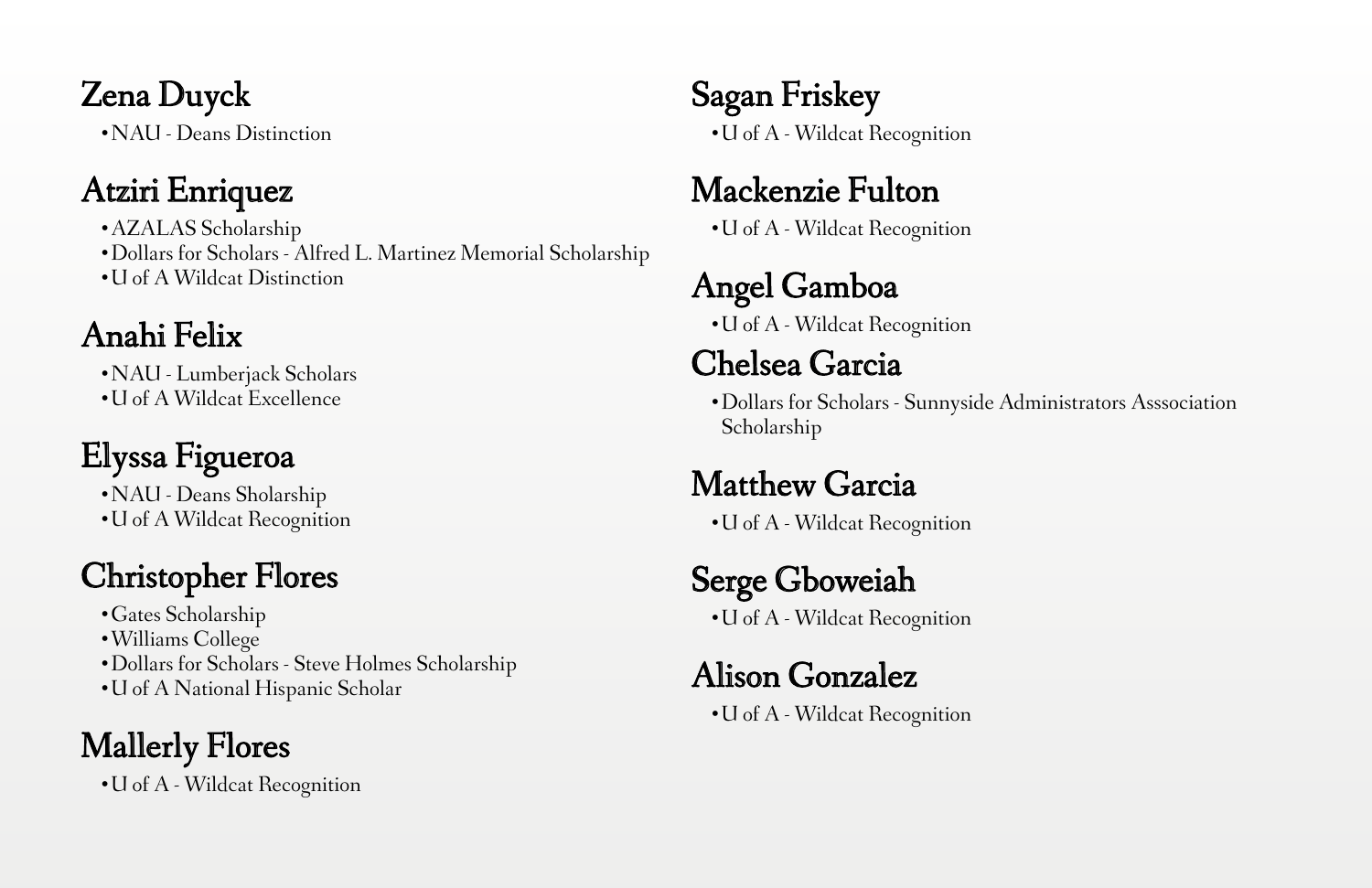#### Genesis Mia Gonzalez

•NAU - Presidents Scholarship •U of A - Wildcat Excellence Award

#### Sebastian Gonzalez Corrales

•NAU - Deans Sholarship •U of A - Wildcat Recognition

### Nataly Gonzalez Medina

•Earn to Learn

# Leilany Grijalva

•NAU - Deans Sholarship •U of A - Wildcat Recognition

## Ashley G. Yescas

•U of A - Wildcat Recognition

# Adan Gutierrez

•NAU - Lumberjack Scholars •U of A - Wildcat Excellence Award

#### Yersemi Gutierrez

•NAU - Lumberjack Scholars •U of A - Wildcat Excellence Award

#### Amalia Hernandez

•U of A - Wildcat Recognition

#### Eliza Hernandez

•NAU - Presidents Scholarship

- •ASU Provost Scholarship
- •NMSU Crimson Success Out of State Scholarship
- •U of A Wildcat Recognition

#### Marisa-Alejandra Hernandez-Martinez

•NAU - Presidents Scholarship •U of A - Wildcat Recognition

#### Alexis Holderread

•NAU - Deans Distinction •U of A - Wildcat Recognition

## Luis Hoyos

•NMSU - 1888-Leadership out of state scholarship •U of A - Wildcat Recognition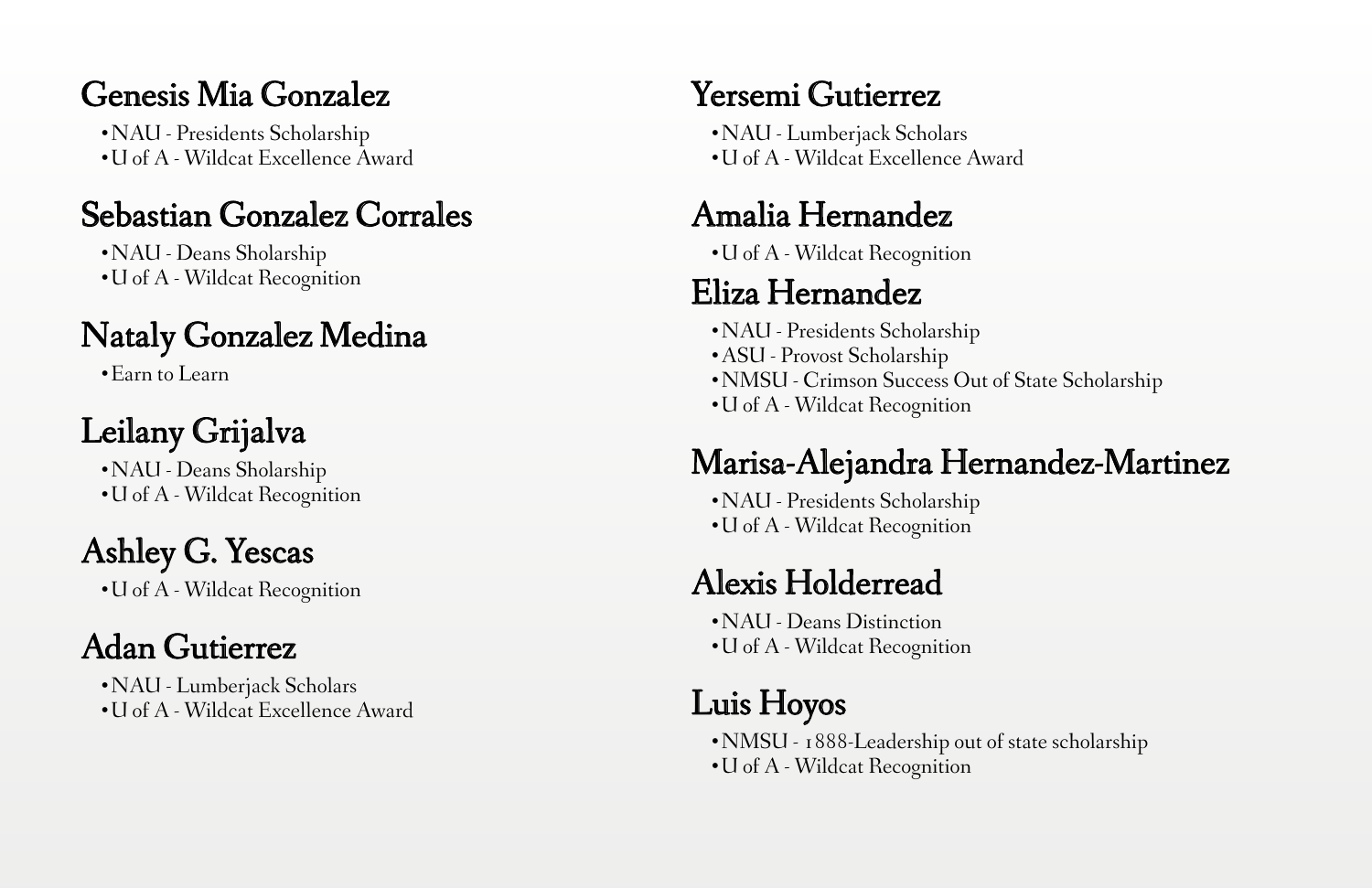Ashley Huerta

•NAU - Lumberjack Scholars

#### Alikaf Jama

•U of A - Wildcat Excellence Award

# Alondra Jimenez

•NAU - Presidents Scholarship •U of A - Wildcat Excellence Award

#### Samanda Jimenez Pacheco

•NAU - Deans Sholarship •U of A - Wildcat Recognition

# Arianna Leon

•U of A - Wildcat Recognition

# Andres Lopez

•NAU - Opportunity Scholarship

#### Edgar Lopez •U of A - Wildcat Recognition

#### Ismael Lopez

- •NAU Deans Sholarship
- •ASU Deans Scholarship
- •U of A Wildcat Recognition
- •Dollars for Scholars -Daughters of the American Revolution Scholarship

### Jhoanna Lopez Alonzo

•NAU - Lumberjack Scholars •UA - Wildcat Distinction Scholarship

# Ashley Lugo Huerta

•Dollars for Scholars - Sherry Hardy -Biomed Engineering Scholarship •U of A - Wildcat Distinction

# Alehida Luna

•U of A - Wildcat Recognition

## Melanye Macias

•NAU - Deans Sholarship •ASU - Deans Scholarship •U of A - Wildcat Recognition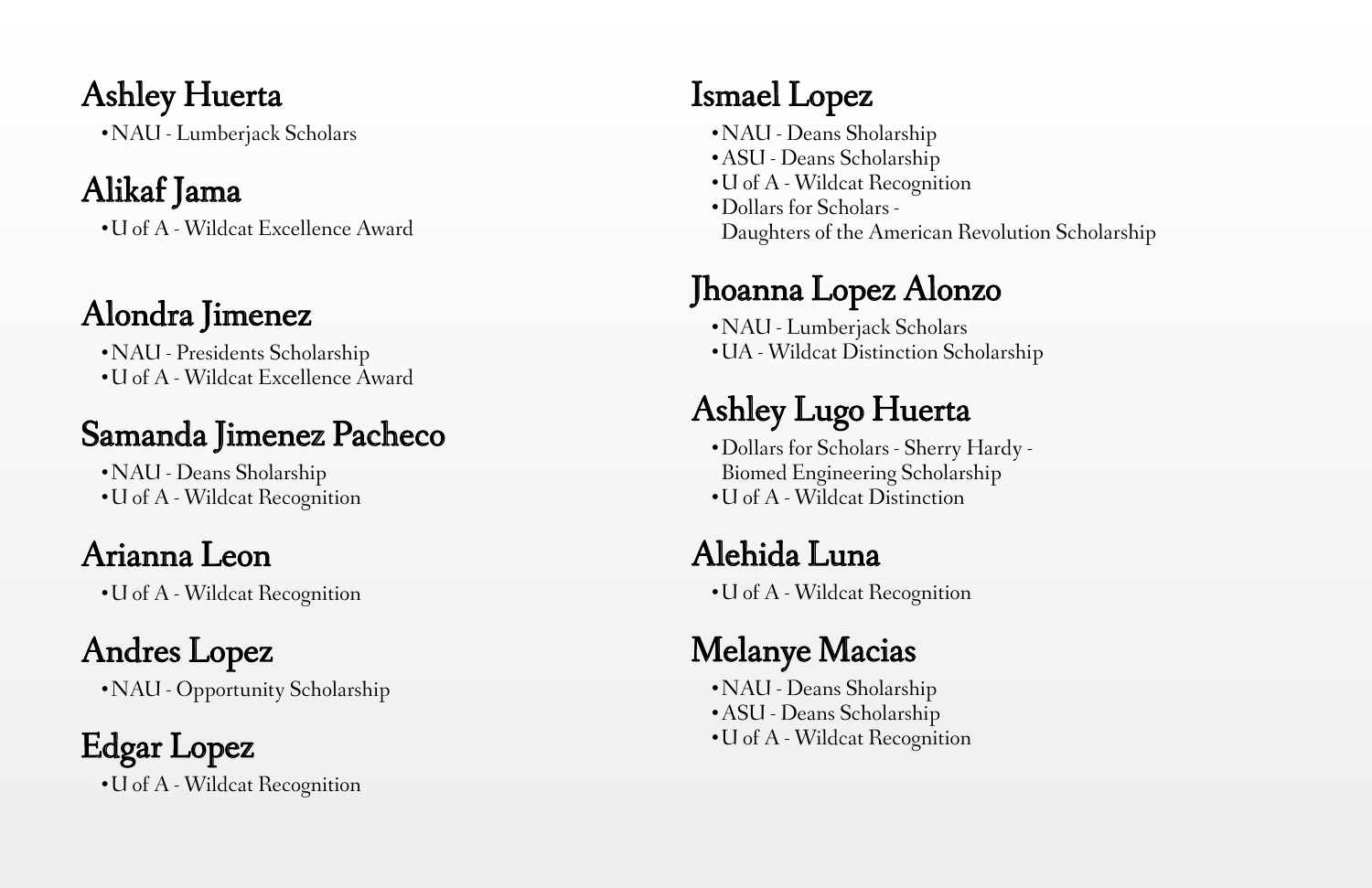#### Lorena Maldonado

•ASU - Provost Scholarship •U of A - Wildcat Excellence Award

#### Tatianna Mata

•U of A - Arizona Recognition

# Mageney Maye

•NAU - Deans Sholarship •ASU - Deans Scholarship •U of A - Wildcat Recognition

## Hiram Medrano

•U of A - Wildcat Recognition

## Heriberto Mendoza

•U of A - Wildcat Recognition

# Homar Mendoza

•U of A - Wildcat Recognition

### Mariela Miranda Vazquez

•NAU - Lumberjack Scholars •U of A - Wildcat Excellence Award

#### Brianna Montano

•U of A - Wildcat Recognition

### Don Montano

•NAU - Presidents Scholarship •ASU - Provost Scholarship •NMSU - Hadley Honors Out of state scholarship •U of A - Wildcat Excellence Award

## Karla Montijo

•U of A - Arizona Recognition

## Lorena Morales Galaz

•U of A - Wildcat Recognition

#### Kadence Moore

•NAU - Presidents Scholarship •U of A - National Hispanic Scholar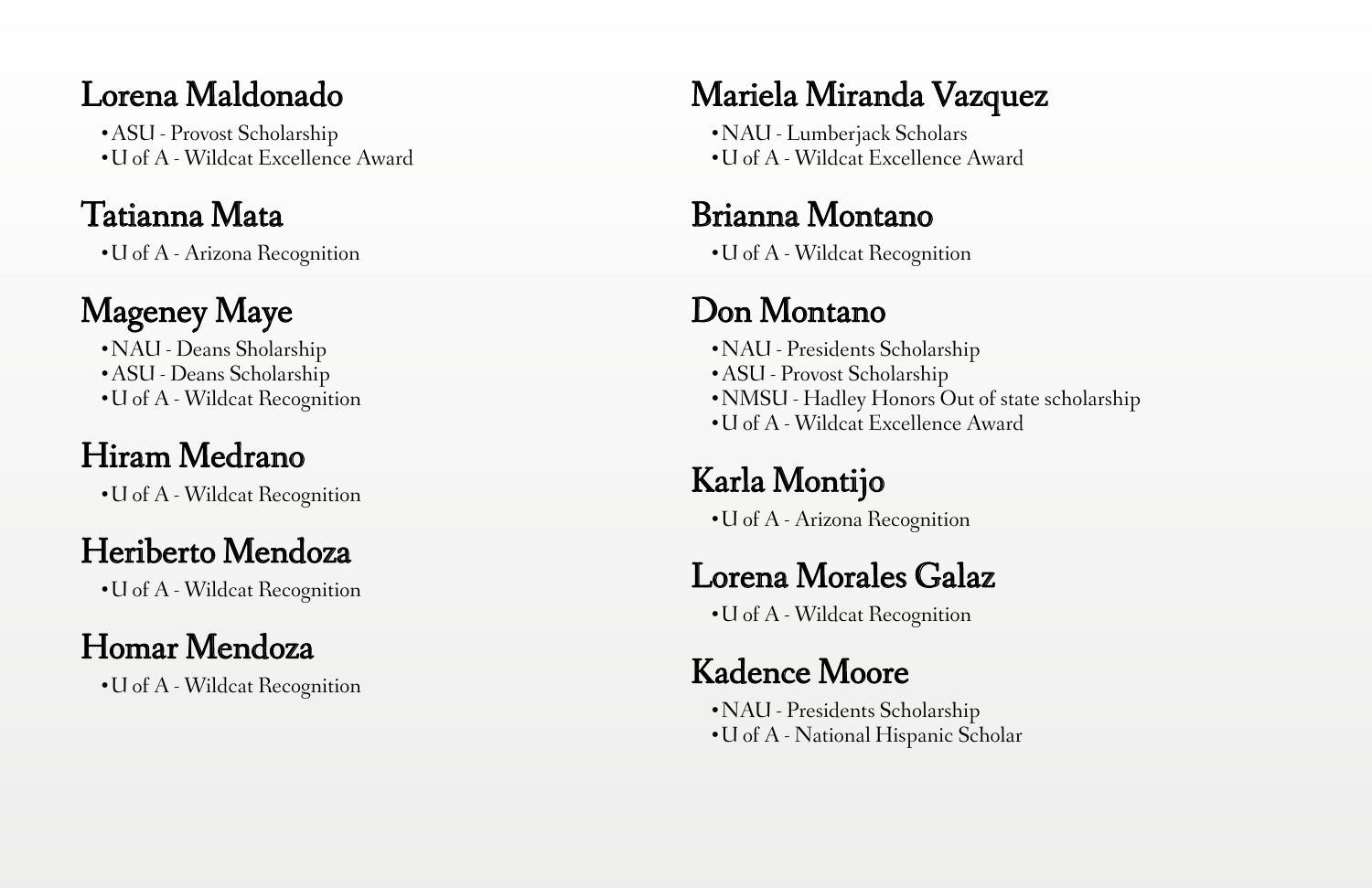#### Koby Moore Vallejo

•NAU - Presidents Scholarship •U of A - Wildcat Excellence Award

#### Mariana Moreno

•U of A - Wildcat Recognition

### Tiffany Munoz

•U of A - Wildcat Recognition

#### Merci Mvuyekure

•U of A - Wildcat Excellence Award

#### Paloma Nevarez

•U of A - Wildcat Recognition

# Shara Nguyen

•U of A - Wildcat Excellence Award

# Lucas Noriega

- •NAU Lumberjack Scholars
- •ASU Provost Scholarship
- •Dollars for Scholars Craycroft Elementary Scholarship
- •U of A Wildcat Excellence Award

### Diana Nunez

•NAU - Deans Sholarship •ASU - Deans Sholarship •U of A - Wildcat Recognition

# Nathaly Nunez

•U of A - Wildcat Recognition

# Anthony Ortiz

•NAU - Deans Sholarship •U of A - Wildcat Recognition

## Maria Osorio

•U of A - Wildcat Recognition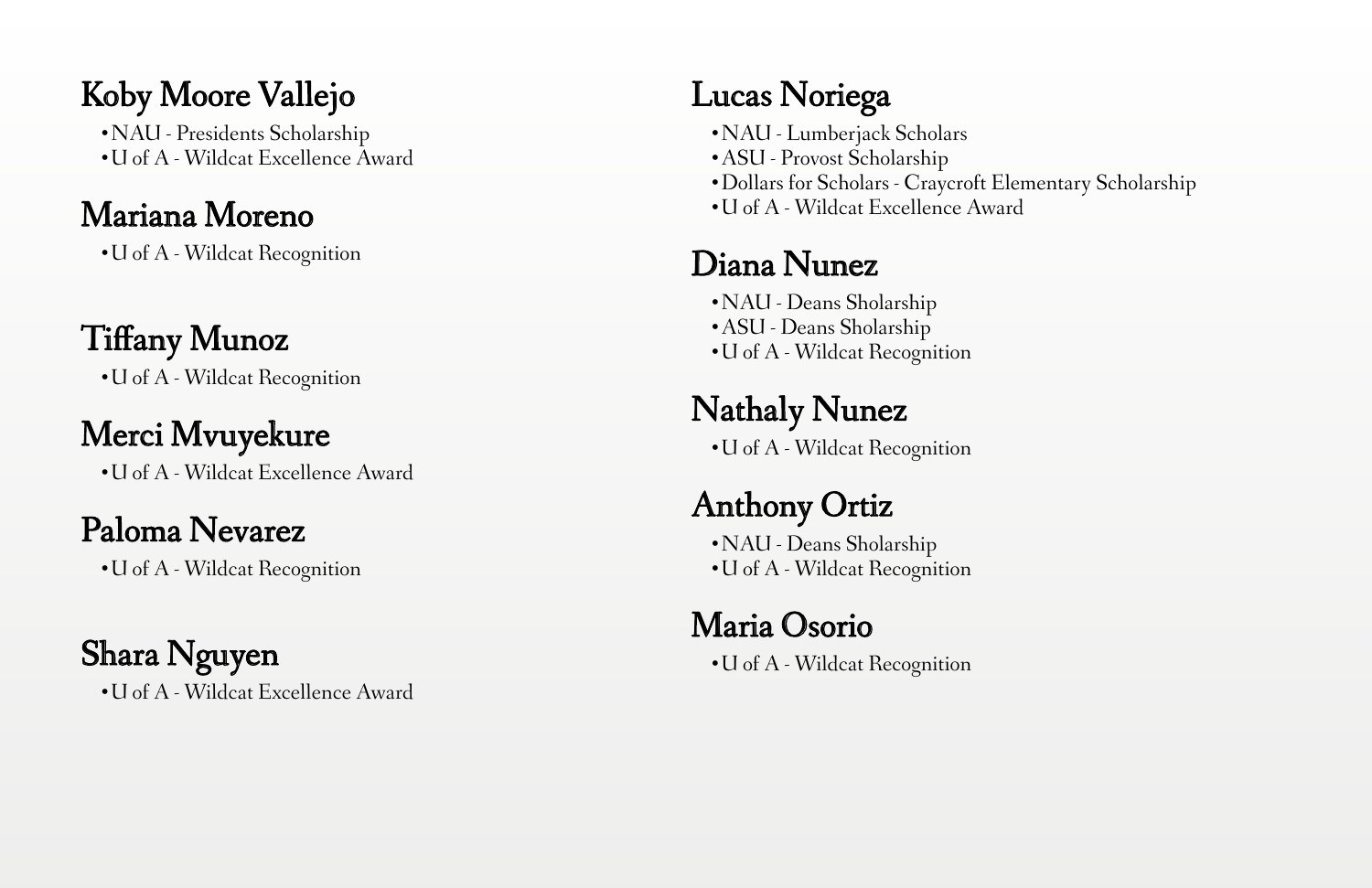#### Arely Pacheco Salazar

•NAU - Presidents Scholarship

- •ASU Presidents Scholarship
- •Dollars for Scholars Eugenia & George Favela Scholarship
- •U of A Wildcat Distinction

### Andrea Pacheco Zavala

•NAU - Presidents Scholarship •U of A - Wildcat Excellence Award

# Issabela Peralta

•NAU - Presidents Scholarship •U of A - Wildcat Excellence Award

# Michelle Perez

•U of A - Wildcat Recognition

## Noemi Pineda

•NAU - Deans Sholarship •UA - Wildcat Recognition Scholarship

## Jose Portillo Paredes

•ASU - Provost Scholarship •U of A - Wildcat Excellence Award

# Carlos Quijada

•U of A - Wildcat Distinction

#### Yanneli Quintana

•ASU - Deans Scholarship •NAU - Opportunity Scholarship •U of A - Wildcat Recognition

#### Sebastian Ramirez

•U of A - Wildcat Recognition

# Diego Ramos

•U of A - Wildcat Recognition

#### Claudia Ratcliffe

•U of A - Wildcat Recognition

## Ryan Rivera

•NAU - Deans Distinction •U of A - Wildcat Recognition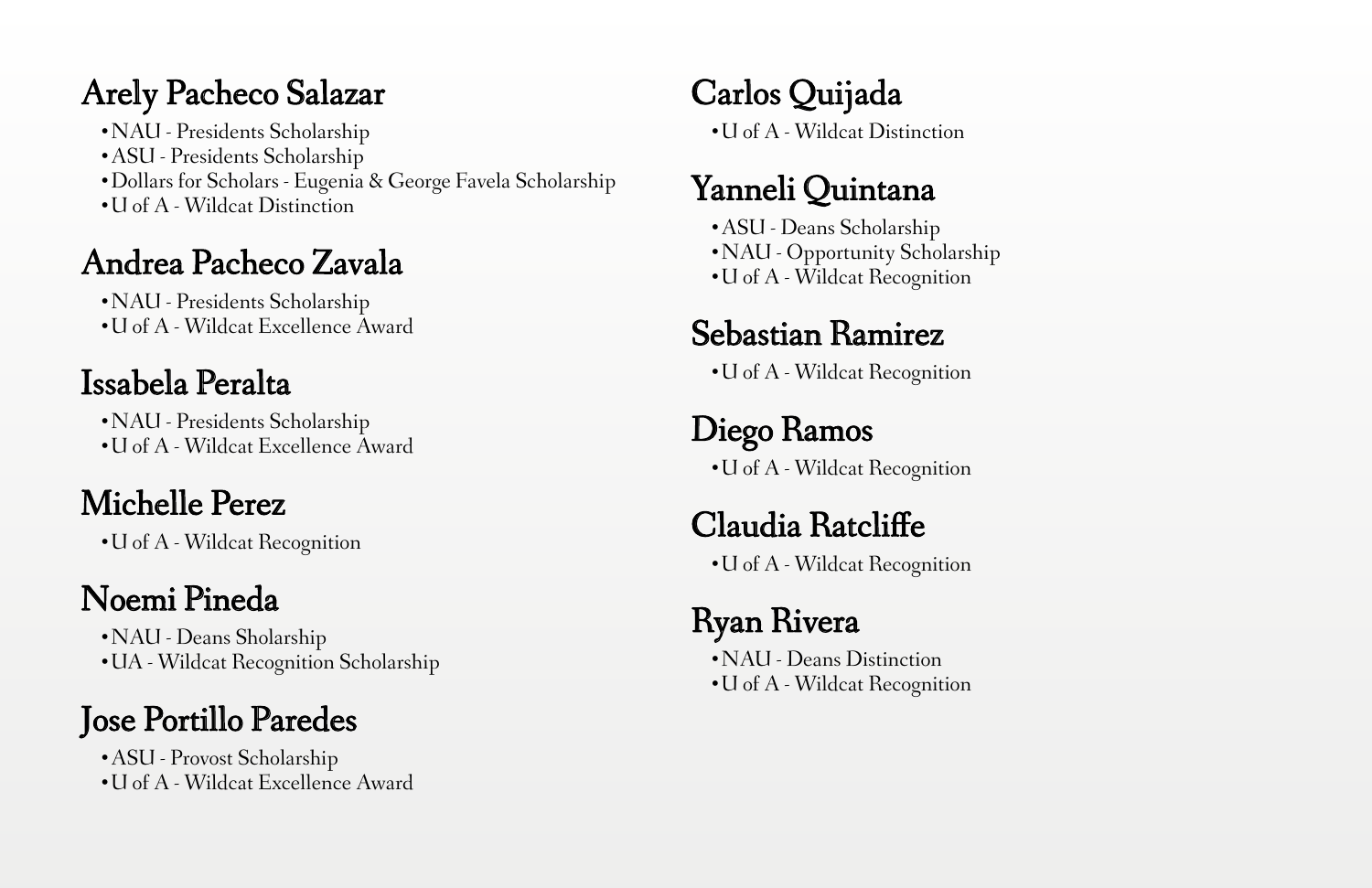#### Alondra Rodriguez Lozoya

•NAU - Lumberjack Scholars •NMSU - Hadley Honors Out of state scholarship •Dollars for Scholars - Ed Leader Scholarship •U of A - Wildcat Distinction

#### Mildred Rodriguez Ramirez

•Catholic University Scholarship

#### Jose Roman

•Arizona Christian University

•NAU - Deans Sholarship

•U of A - Wildcat Recognition

#### Samantha Romero

- •NAU Deans Sholarship
- •U of A Wildcat Recognition

## Eric Romero Guerrero

•NAU - Presidents Scholarship •ASU - Presidents Scholarship •NMSU - Hadley Honors Out of state scholarship •Garcia Scholarship from UA •U of A - Wildcat Excellence Award Dollars for Scholars - Alumni Association Scholarship

#### Jasmin Romero-Navarro

•Dollars for Scholars - James Mielke Cross Country

#### Kevin Roque Cusivichan

•NAU - Deans Distinction •NMSU - Crimson Success Out of State Scholarship •U of A - Wildcat Recognition

#### Yvonne Rosales

•U of A - Wildcat Excellence Award

## Carolina Rosas

•U of A - Wildcat Recognition

#### Gadiel Rosas

•U of A - Wildcat Recognition

## Julyssa Saiz

•NMSU - 1888-Leadership out of state scholarship •U of A - Wildcat Recognition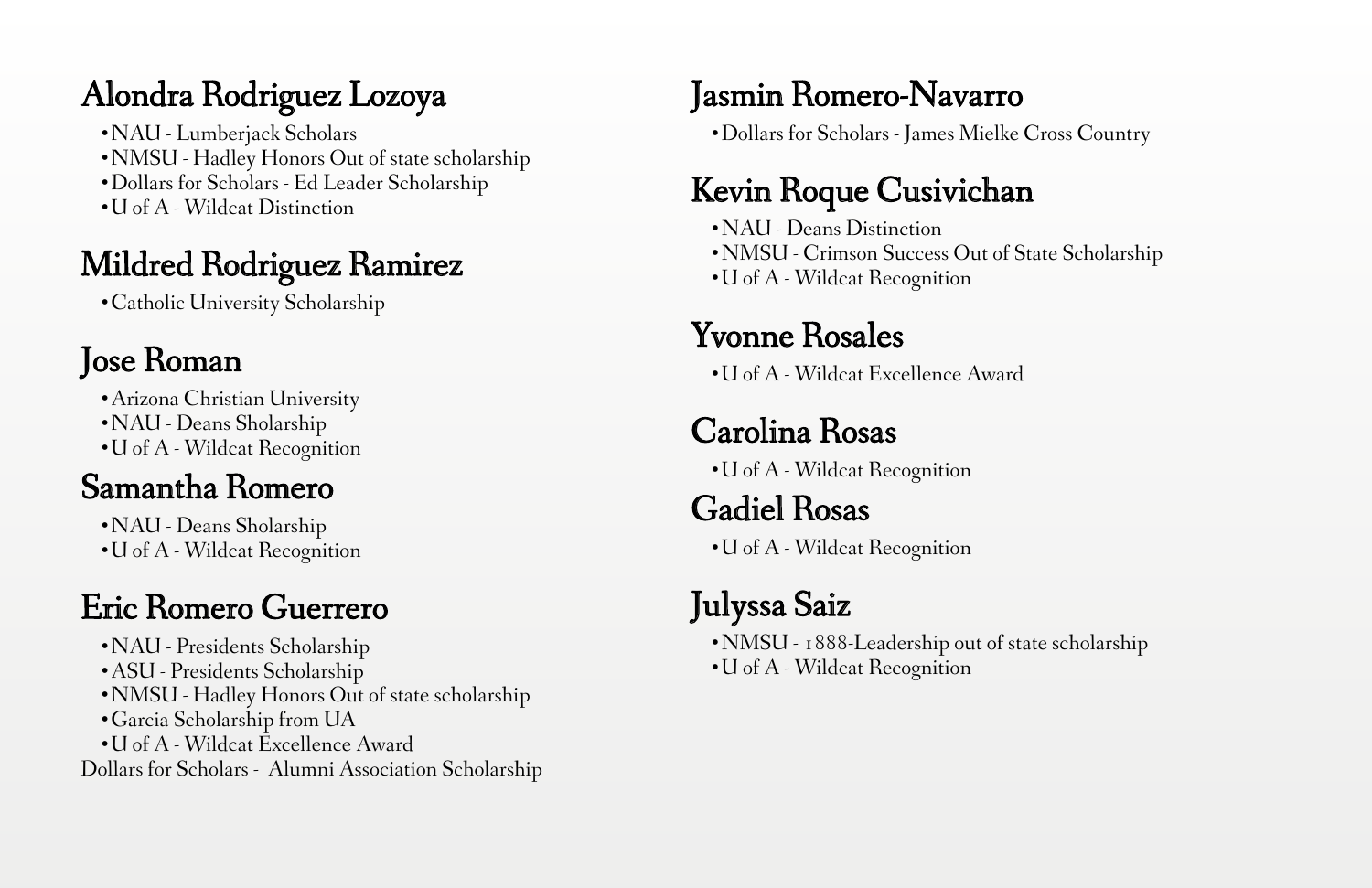#### Alyssia Salas

•Dartmouth General Scholarship •Dollars for Scholars - Rosemary Rosas Memorial Scholarship •U of A - Wildcat Distinction

#### Richard Santiago

•Presentation College - Aberdeen South Dakota

## Alan Salazar

•U of A - Arizona Recognition

## Alexa Silveira Rios

•ASU - Deans Scholarship •U of A - Wildcat Recognition

## Dominick Smith

- •NAU Presidents Scholarship
- •ASU Presidents Scholarship
- •U of A Wildcat Excellence Award
- •U of A UAHA Incoming Freshman Scholarship Award (Hispanic Alumni)
- •AIA Tuition Scholarship
- •Dollars for Scholars Desert View High School Scholarship

## Sayla Soriano

•NAU - Deans Distinction •U of A - Wildcat Recognition

#### Aubrianna Soto

•U of A - Wildcat Recognition

# Gabriela Stone

- •NAU Presidents Scholarship
- •ASU Provost Scholarship
- •NMSU Hadley Honors Out of state scholarship
- •U of A Wildcat Excellence Award

## A'dia Stubbs

•U of A - Wildcat Recognition

## Sherlyn Suarez

•U of A - Wildcat Recognition

## Arianna Tabanico

- •NAU Deans Sholarship
- •ASU University Scholarship
- Dollars for Scholars Dr. Raúl Bejarano Scholarship
- •U of A Wildcat Recognition
- •Nueva Estrella Scholarship Victoria Arias Foundation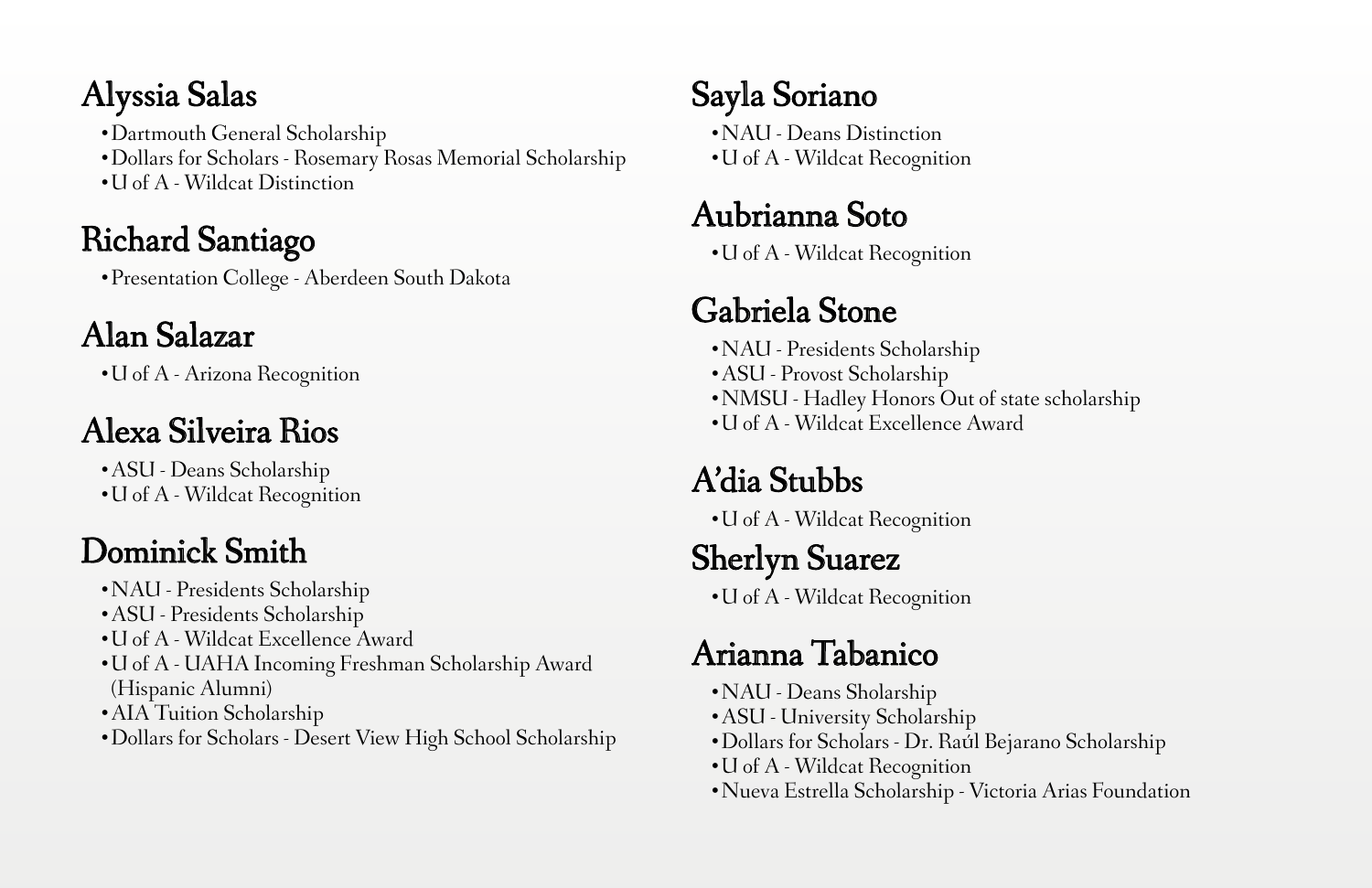Alejandro Tapia •U of A - Wildcat Recognition

#### Tasir Tasir

•U of A - Wildcat Recognition

#### Yaritza Tejeda

•U of A - Wildcat Recognition

# Eduardo Torres

•Dickinson State University - North Dakota

# Joselyn Torres

•ASU - Deans Scholarship •U of A - Wildcat Recognition

# Eliana Trujillo

•U of A - Wildcat Recognition

# Itzel Valdez

•NAU - Opportunity Scholarship •U of A - Wildcat Recognition

Luis Angel Valdez

•U of A - Wildcat Recognition

#### Mildred Valencia

•U of A - Wildcat Excellence Award

## Hunter Valles

•NMSU - Crimson Success Out of State Scholarship •U of A - Wildcat Excellence Award

# Alexis Vasquez

•NAU - Deans Sholarship •U of A - Wildcat Recognition

Brian Vega •U of A - Wildcat Excellence Award

# Kassandra Velarde Cruz

•NAU - Presidents Scholarship •ASU - Provost Scholarship •NMSU - Hadley Honors Out of state scholarship •U of A - Wildcat Excellence Award